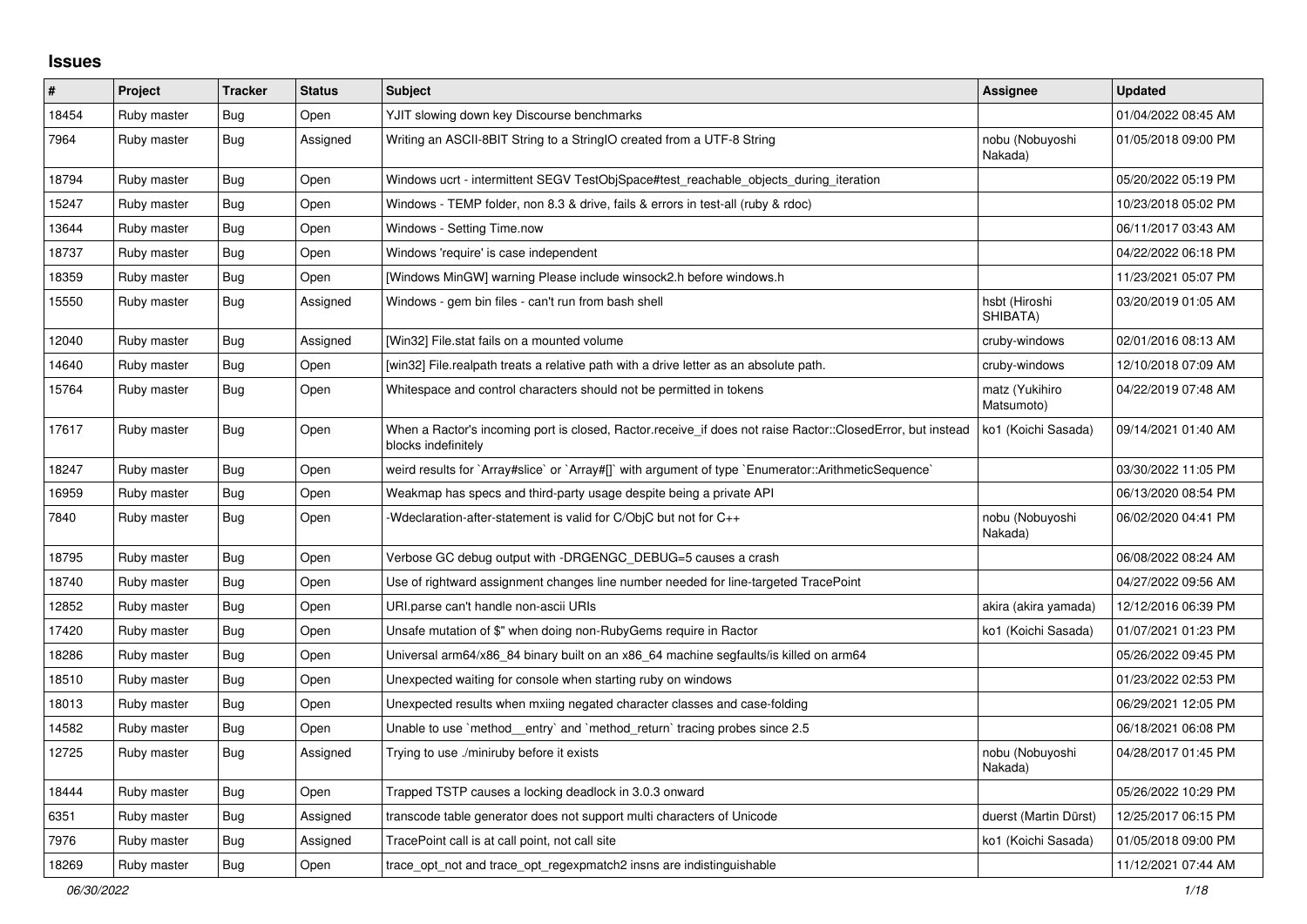| $\vert$ # | Project     | <b>Tracker</b> | <b>Status</b> | Subject                                                                                                        | Assignee                     | <b>Updated</b>      |
|-----------|-------------|----------------|---------------|----------------------------------------------------------------------------------------------------------------|------------------------------|---------------------|
| 18132     | Ruby master | Bug            | Open          | TODO: fix ccan/list thread safety                                                                              |                              | 01/02/2022 08:22 AM |
| 17289     | Ruby master | Bug            | Assigned      | Time#strftime occurs Segmentation Fault on ruby-2.7.2p137                                                      | shyouhei (Shyouhei<br>Urabe) | 11/05/2020 07:57 AM |
| 18144     | Ruby master | Bug            | Open          | Timeout not working while regular expression match is running                                                  |                              | 09/02/2021 07:08 AM |
| 11174     | Ruby master | <b>Bug</b>     | Open          | threads memory leak                                                                                            | ko1 (Koichi Sasada)          | 06/17/2019 03:17 PM |
| 15438     | Ruby master | Bug            | Open          | Threads can't switch faster than TIME_QUANTUM_(NSEC USEC MSEC)                                                 |                              | 03/25/2019 08:53 PM |
| 12689     | Ruby master | Bug            | Open          | Thread isolation of $\frac{6}{3}$ and \$                                                                       |                              | 04/01/2021 08:51 PM |
| 8185      | Ruby master | <b>Bug</b>     | Open          | Thread/fork issue                                                                                              |                              | 12/30/2019 03:00 AM |
| 15072     | Ruby master | Bug            | Open          | thread.c:4356:5: error: implicit declaration of function 'ubf_list_atfork'                                     | normalperson (Eric<br>Wong)  | 09/20/2018 03:32 AM |
| 18797     | Ruby master | Bug            | Open          | Third argument to Regexp.new is a bit broken                                                                   |                              | 05/23/2022 10:11 AM |
| 18763     | Ruby master | <b>Bug</b>     | Open          | The configure option "--with-openssl-dir" has lower precedence than pkg-config                                 |                              | 05/11/2022 11:39 AM |
| 16920     | Ruby master | <b>Bug</b>     | Open          | TestThread#test_signal_at_join fails on aarch64                                                                |                              | 12/07/2021 02:17 PM |
| 14761     | Ruby master | Bug            | Open          | TestThread#test_join_limits hangs up on Solaris 10 with gcc                                                    |                              | 05/16/2018 05:23 AM |
| 16493     | Ruby master | <b>Bug</b>     | Open          | TestThreadQueue#test_thr_kill is flaky on AArch64                                                              |                              | 01/09/2020 09:39 AM |
| 16265     | Ruby master | <b>Bug</b>     | Open          | Test (spec) failure using current MSYS2 tools, related to -fstack-protector and possibly<br>D_FORTIFY_SOURCE=2 |                              | 12/03/2019 03:09 PM |
| 18073     | Ruby master | Bug            | Open          | test/ruby/test_jit.rb: "error: invalid use of '__builtin_va_arg_pack ()" on Ruby 2.7.4 on gcc 4.8.5            |                              | 12/03/2021 03:04 PM |
| 13269     | Ruby master | Bug            | Assigned      | test/readline/test_readline.rb and mingw                                                                       | nobu (Nobuyoshi<br>Nakada)   | 03/13/2017 08:56 AM |
| 18393     | Ruby master | <b>Bug</b>     | Open          | TestReadline#test_interrupt_in_other_thread fails on armv7hl                                                   |                              | 12/07/2021 02:03 PM |
| 14727     | Ruby master | <b>Bug</b>     | Assigned      | TestQueue#test_queue_with_trap always timeout on Windows10                                                     | ko1 (Koichi Sasada)          | 05/01/2018 02:59 AM |
| 4173      | Ruby master | <b>Bug</b>     | Open          | TestProcess#test_wait_and_sigchild DDDDDDDD                                                                    |                              | 03/15/2018 08:29 AM |
| 10580     | Ruby master | Bug            | Open          | TestProcess#test_deadlock_by_signal_at_forking fails on ARM                                                    | akr (Akira Tanaka)           | 12/30/2019 03:00 AM |
| 12500     | Ruby master | <b>Bug</b>     | Open          | TestProcess#test_aspawn_too_long_path fails on mips with "argument too big"                                    |                              | 12/29/2019 10:38 AM |
| 17999     | Ruby master | <b>Bug</b>     | Open          | TestMethod#test_zsuper intermittent timeout error on raspbian10-aarch64 CI                                     |                              | 06/18/2021 01:33 AM |
| 12445     | Ruby master | <b>Bug</b>     | Assigned      | Testing TestIO#test_open_fifo_does_not_block_other_threads results in deadlock on cygwin                       | cruby-cygwin                 | 05/19/2022 08:20 AM |
| 14090     | Ruby master | <b>Bug</b>     | Assigned      | TestGc#test_interrupt_in_finalizer`fails very rarely                                                           | ko1 (Koichi Sasada)          | 12/02/2021 07:24 PM |
| 12473     | Ruby master | <b>Bug</b>     | Assigned      | Test failure on fedora with TestTimeExtension#test_huge_precision                                              | nobu (Nobuyoshi<br>Nakada)   | 04/28/2017 01:45 PM |
| 16492     | Ruby master | Bug            | Open          | TestBugReporter#test_bug_reporter_add test failures                                                            | jaruga (Jun Aruga)           | 08/24/2021 01:12 PM |
| 12442     | Ruby master | <b>Bug</b>     | Assigned      | TestArgf#test_textmode fails on cygwin                                                                         | cruby-cygwin                 | 05/19/2022 08:20 AM |
| 14064     | Ruby master | Bug            | Open          | test-all with and without -j - incorrect assertions and missing test methods                                   |                              | 11/03/2017 10:54 PM |
| 18380     | Ruby master | Bug            | Open          | TestAddressResolve#test socket getnameinfo domain blocking test failures                                       |                              | 12/21/2021 04:22 PM |
| 17680     | Ruby master | <b>Bug</b>     | Open          | tab completion no longer works on irb3.0                                                                       |                              | 03/13/2021 08:06 AM |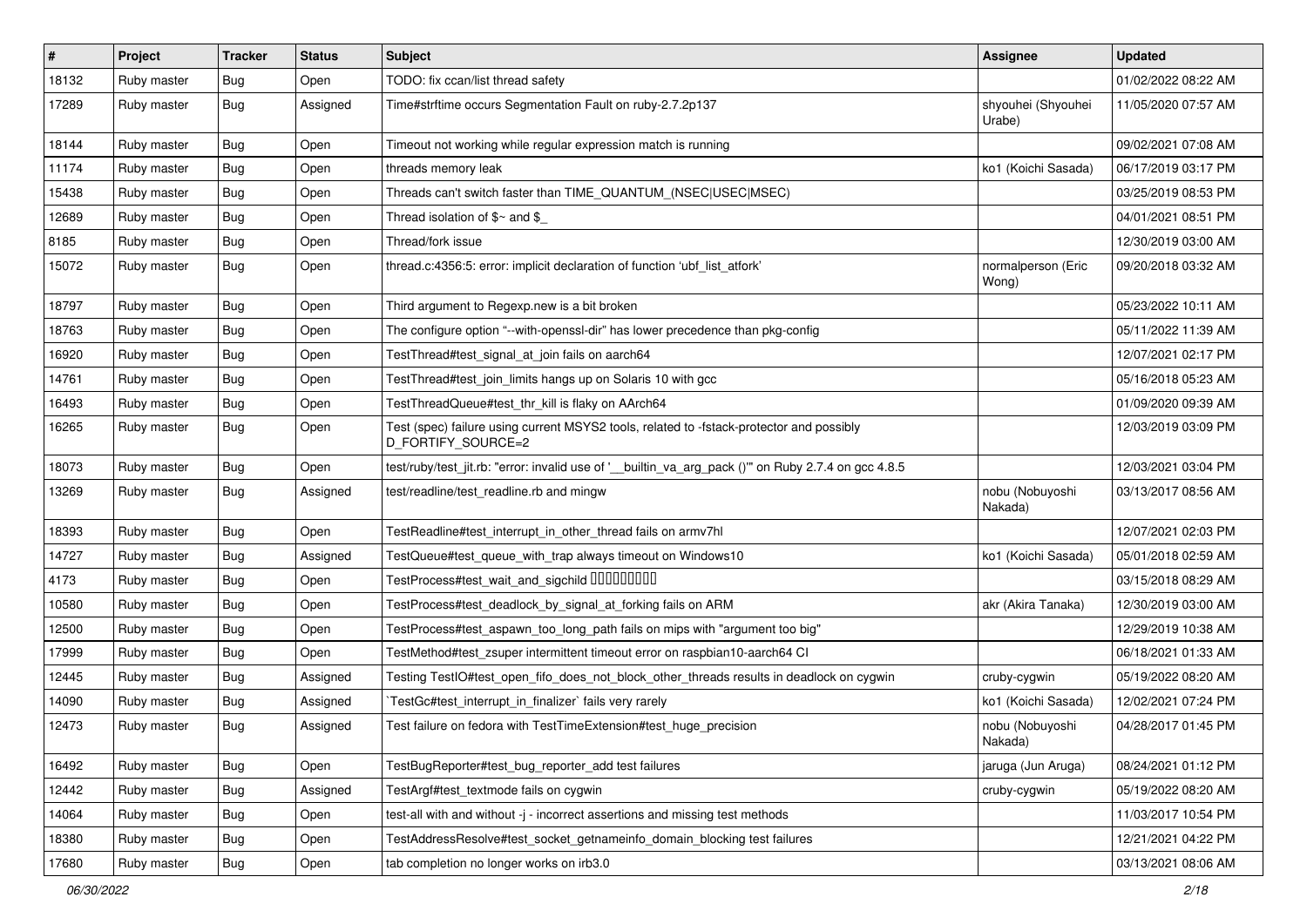| $\vert$ # | Project     | <b>Tracker</b> | <b>Status</b> | Subject                                                                                                                                               | <b>Assignee</b>               | <b>Updated</b>      |
|-----------|-------------|----------------|---------------|-------------------------------------------------------------------------------------------------------------------------------------------------------|-------------------------------|---------------------|
| 14681     | Ruby master | <b>Bug</b>     | Open          | syswrite': stream closed in another thread (IOError)                                                                                                  |                               | 04/22/2018 12:12 AM |
| 4040      | Ruby master | <b>Bug</b>     | Assigned      | SystemStackError with Hash[*a] for Large _a_                                                                                                          | ko1 (Koichi Sasada)           | 12/25/2017 06:14 PM |
| 7742      | Ruby master | Bug            | Open          | System encoding (Windows-1258) is not recognized by Ruby to convert back to UTF-8                                                                     | duerst (Martin Dürst)         | 12/25/2017 06:15 PM |
| 18080     | Ruby master | <b>Bug</b>     | Open          | Syntax error on one-line pattern matching                                                                                                             |                               | 08/18/2021 12:38 AM |
| 18826     | Ruby master | Bug            | Open          | Symbol#to_proc inconsistent, sometimes calls private methods                                                                                          |                               | 06/16/2022 07:27 AM |
| 18886     | Ruby master | <b>Bug</b>     | Open          | Struct aref and aset don't trigger any tracepoints.                                                                                                   | ko1 (Koichi Sasada)           | 06/29/2022 06:05 AM |
| 16927     | Ruby master | <b>Bug</b>     | Open          | String#tr won't return the expected result for some sign with diacritics                                                                              |                               | 06/01/2020 05:24 AM |
| 16497     | Ruby master | <b>Bug</b>     | Assigned      | StringIO#internal_encoding is broken (more severely in 2.7)                                                                                           | nobu (Nobuyoshi<br>Nakada)    | 10/26/2021 04:31 PM |
| 11526     | Ruby master | <b>Bug</b>     | Assigned      | Streaming HTTP requests are not idempotent and should not be retried                                                                                  | naruse (Yui NARUSE)           | 07/01/2019 09:16 PM |
| 14679     | Ruby master | Bug            | Assigned      | StdLib gems should properly specify their dependencies                                                                                                | hsbt (Hiroshi<br>SHIBATA)     | 04/11/2018 01:14 PM |
| 16158     | Ruby master | Bug            | Open          | 'st" Character Sequence In Regex Look-Behind Causes Illegal Pattern Error When Combined With POSIX<br>Bracket Expressions And Case Insensitivity Flag |                               | 09/17/2019 09:37 AM |
| 17926     | Ruby master | <b>Bug</b>     | Open          | spec/ruby/core/file/atime_spec.rb: a random failing test on Travis ppc64le                                                                            |                               | 06/02/2021 04:35 PM |
| 18759     | Ruby master | <b>Bug</b>     | Open          | snapshot-ruby_2_7: test failure on macos-12                                                                                                           |                               | 04/28/2022 12:18 AM |
| 17995     | Ruby master | Bug            | Open          | Slow down when mjit and Ractor are being used at same time                                                                                            | k0kubun (Takashi<br>Kokubun)  | 06/11/2022 04:02 AM |
| 14474     | Ruby master | <b>Bug</b>     | Open          | skip "TestException#test thread signal location" as known bug                                                                                         |                               | 12/10/2018 07:09 AM |
| 11064     | Ruby master | Bug            | Open          | #singleton_methods for objects with special singleton_class returns an empty array                                                                    |                               | 01/31/2022 05:02 AM |
| 11230     | Ruby master | <b>Bug</b>     | Open          | Should rb_struct_s_members() be public API?                                                                                                           |                               | 04/17/2021 05:06 PM |
| 18186     | Ruby master | Bug            | Open          | SEGV with system command - MinGW?                                                                                                                     |                               | 09/22/2021 03:20 PM |
| 14049     | Ruby master | <b>Bug</b>     | Open          | SEGV svn 60401 require relative                                                                                                                       |                               | 10/26/2017 05:25 PM |
| 18818     | Ruby master | <b>Bug</b>     | Open          | SEGV (Fiber scheduler?)                                                                                                                               | ioquatix (Samuel<br>Williams) | 06/06/2022 06:31 PM |
| 17196     | Ruby master | <b>Bug</b>     | Assigned      | Segmentation Fault with Socket#close in Ractors                                                                                                       | ko1 (Koichi Sasada)           | 03/20/2022 01:52 PM |
| 18142     | Ruby master | Bug            | Assigned      | Segmentation fault with Ruby 3.0.2                                                                                                                    | k0kubun (Takashi<br>Kokubun)  | 09/02/2021 07:43 AM |
| 16288     | Ruby master | <b>Bug</b>     | Open          | Segmentation fault with finalizers, threads                                                                                                           |                               | 12/19/2019 07:46 PM |
| 12444     | Ruby master | Bug            | Assigned      | Segmentation fault when running TestException#test_machine_stackoverflow on cygwin                                                                    | cruby-cygwin                  | 05/19/2022 08:20 AM |
| 5334      | Ruby master | Bug            | Assigned      | Segmentation fault in InternetExplorer IServiceProvider interface                                                                                     | suke (Masaki Suketa)          | 12/30/2019 03:00 AM |
| 18034     | Ruby master | <b>Bug</b>     | Assigned      | Segmentation fault fiddle with `--enable-bundled-libffi` and macOS                                                                                    | kou (Kouhei Sutou)            | 11/30/2021 07:39 AM |
| 18412     | Ruby master | <b>Bug</b>     | Open          | Segfault in test_ractor.rb                                                                                                                            |                               | 12/17/2021 04:23 AM |
| 18413     | Ruby master | <b>Bug</b>     | Open          | Segfault in 'ripper/lexer.rb'                                                                                                                         |                               | 12/17/2021 04:49 PM |
| 17799     | Ruby master | <b>Bug</b>     | Open          | Seg fault in rb_class_clear_method_cache                                                                                                              |                               | 12/09/2021 05:39 AM |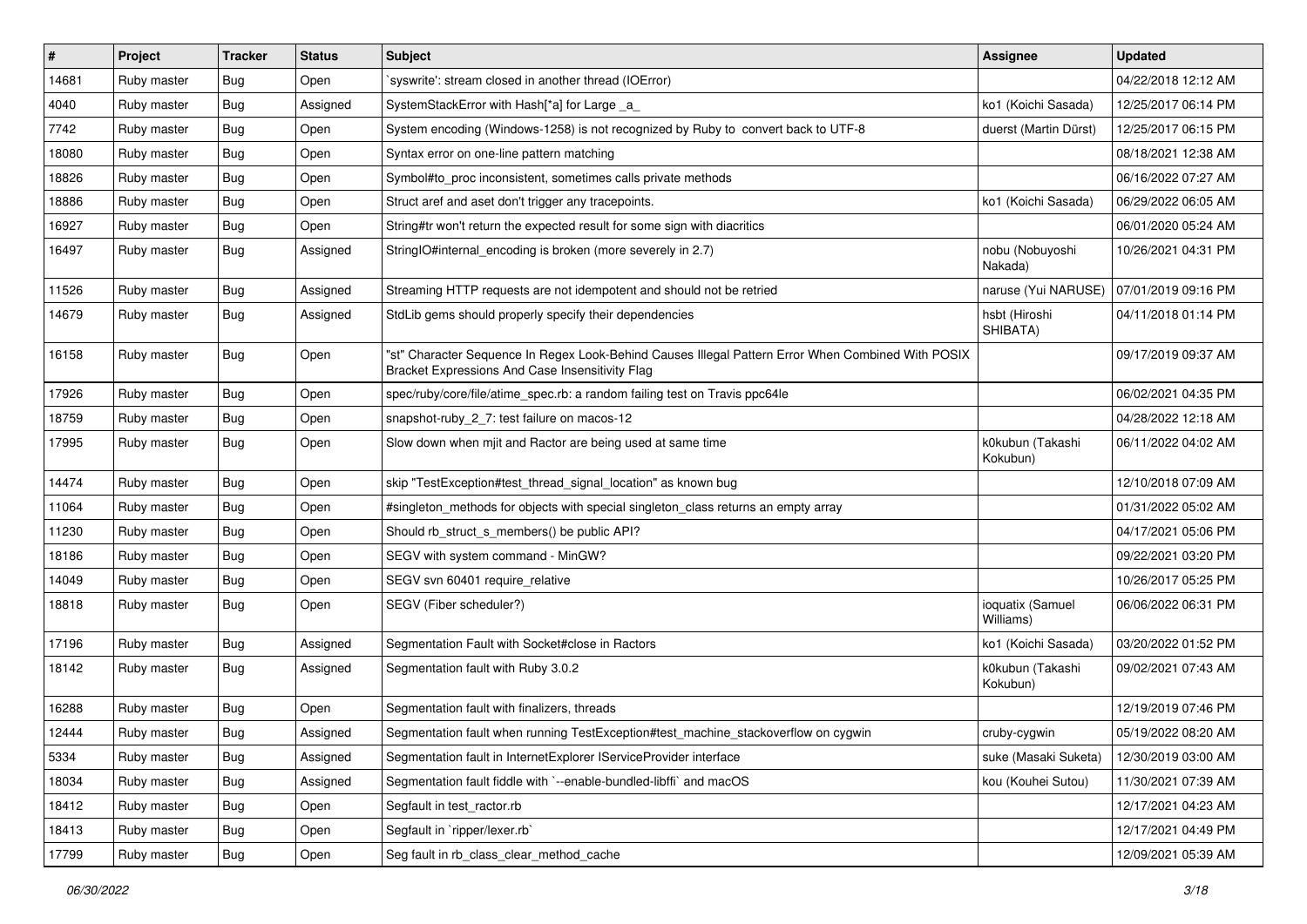| $\sharp$ | Project     | <b>Tracker</b> | <b>Status</b> | Subject                                                                                                                                                            | <b>Assignee</b>                     | <b>Updated</b>      |
|----------|-------------|----------------|---------------|--------------------------------------------------------------------------------------------------------------------------------------------------------------------|-------------------------------------|---------------------|
| 13571    | Ruby master | Bug            | Open          | Script arguments, encoding, windows / MinGW                                                                                                                        |                                     | 11/12/2017 10:53 PM |
| 18002    | Ruby master | Bug            | Open          | s390x: Tests failing without LC_ALL env                                                                                                                            | jaruga (Jun Aruga)                  | 07/12/2021 04:30 PM |
| 5317     | Ruby master | Bug            | Assigned      |                                                                                                                                                                    | nobu (Nobuyoshi<br>Nakada)          | 01/05/2018 09:00 PM |
| 18842    | Ruby master | <b>Bug</b>     | Open          | Ruby's Resolv library does not handle correctly the `NODATA` case                                                                                                  |                                     | 06/19/2022 05:39 PM |
| 16810    | Ruby master | Bug            | Open          | ruby segfaults on s390x with musl libc                                                                                                                             |                                     | 03/05/2021 01:38 AM |
| 16905    | Ruby master | <b>Bug</b>     | Open          | Ruby required to build Ruby on Haiku?                                                                                                                              |                                     | 05/24/2020 08:08 AM |
| 18464    | Ruby master | Bug            | Assigned      | RUBY_INTERNAL_EVENT_NEWOBJ tracepoint causes an interpreter crash when combined with Ractors                                                                       | ko1 (Koichi Sasada)                 | 06/08/2022 08:25 AM |
| 11269    | Ruby master | Bug            | Assigned      | ruby_init_setproctitle() should be called before require_libraries()                                                                                               | kosaki (Motohiro<br>KOSAKI)         | 06/17/2015 03:01 AM |
| 18733    | Ruby master | <b>Bug</b>     | Open          | Ruby GC problems cause performance issue with Ractor                                                                                                               |                                     | 04/15/2022 09:13 AM |
| 18758    | Ruby master | <b>Bug</b>     | Open          | Ruby fails to build on M1 Mac when x86 Homebrew is installed                                                                                                       |                                     | 04/28/2022 03:19 PM |
| 17142    | Ruby master | <b>Bug</b>     | Open          | Ruby fails to build in AIX                                                                                                                                         |                                     | 03/20/2021 07:08 AM |
| 14422    | Ruby master | Bug            | Open          | Ruby configuration options should not be reused for gem builds                                                                                                     |                                     | 03/05/2018 03:32 PM |
| 10436    | Ruby master | <b>Bug</b>     | Open          | ruby -c and ripper inconsistency: m(&nil) {}                                                                                                                       |                                     | 08/27/2019 12:08 AM |
| 18337    | Ruby master | Bug            | Assigned      | Ruby allows zero-width characters in identifiers                                                                                                                   | duerst (Martin Dürst)               | 11/24/2021 09:13 AM |
| 18281    | Ruby master | <b>Bug</b>     | Open          | Ruby 3.1.0: gem uninstall -alx fails to uninstall debug                                                                                                            |                                     | 06/16/2022 01:08 AM |
| 17478    | Ruby master | <b>Bug</b>     | Assigned      | Ruby3.0 is slower than Ruby2.7.2 when parsing a large CSV file                                                                                                     | kou (Kouhei Sutou)                  | 11/24/2021 05:12 AM |
| 17373    | Ruby master | <b>Bug</b>     | Open          | Ruby 3.0 is slower at Discourse bench than Ruby 2.7                                                                                                                |                                     | 01/04/2021 06:47 AM |
| 18457    | Ruby master | <b>Bug</b>     | Open          | ruby 2.7.5 fiddle/types.rb use uint32_t but fiddle/cparser.rb lacks uint32_t                                                                                       |                                     | 01/03/2022 01:00 PM |
| 14418    | Ruby master | <b>Bug</b>     | Open          | ruby 2.5 slow regexp execution                                                                                                                                     |                                     | 12/29/2019 10:34 AM |
| 14387    | Ruby master | Bug            | Open          | Ruby 2.5 <sup>D</sup> Alpine Linux 000000000000 SystemStackError 00000                                                                                             |                                     | 04/21/2020 03:13 PM |
| 9507     | Ruby master | <b>Bug</b>     | Open          | Ruby 2.1.0 is broken on ARMv5: tried to create Proc object without a block                                                                                         | charliesome (Charlie<br>Somerville) | 01/05/2018 09:00 PM |
| 17037    | Ruby master | <b>Bug</b>     | Open          | rounding of Rational#to_f                                                                                                                                          |                                     | 08/26/2020 03:54 AM |
| 13864    | Ruby master | <b>Bug</b>     | Assigned      | Rinda multicast test failures due to missing default route                                                                                                         | seki (Masatoshi Seki)               | 08/17/2021 07:16 AM |
| 13513    | Ruby master | Bug            | Assigned      | Resolv::DNS::Message.decode hangs after detecting truncation in UDP messages                                                                                       | akr (Akira Tanaka)                  | 03/08/2021 11:35 PM |
| 18355    | Ruby master | <b>Bug</b>     | Assigned      | require("pathname") within rack application chnages behaviors of Pathname methods, such as absolute?()<br>when there are two versions of 'pathname' gem installed. | hsbt (Hiroshi<br>SHIBATA)           | 11/30/2021 08:01 AM |
| 15993    | Ruby master | Bug            | Open          | 'require' doesn't work if there are Cyrillic chars in the path to Ruby dir                                                                                         |                                     | 07/09/2021 04:08 PM |
| 18608    | Ruby master | <b>Bug</b>     | Open          | 'require': cannot load such file -- ripper (LoadError) after 'make distclean'                                                                                      |                                     | 05/27/2022 04:10 AM |
| 18751    | Ruby master | <b>Bug</b>     | Open          | Regression on master for Method#== when comparing public with private method                                                                                       |                                     | 05/18/2022 01:27 AM |
| 16776    | Ruby master | <b>Bug</b>     | Assigned      | Regression in coverage library                                                                                                                                     | ko1 (Koichi Sasada)                 | 11/24/2021 07:26 AM |
| 13671    | Ruby master | <b>Bug</b>     | Assigned      | Regexp with lookbehind and case-insensitivity raises RegexpError only on strings with certain characters                                                           | duerst (Martin Dürst)               | 11/30/2021 04:42 AM |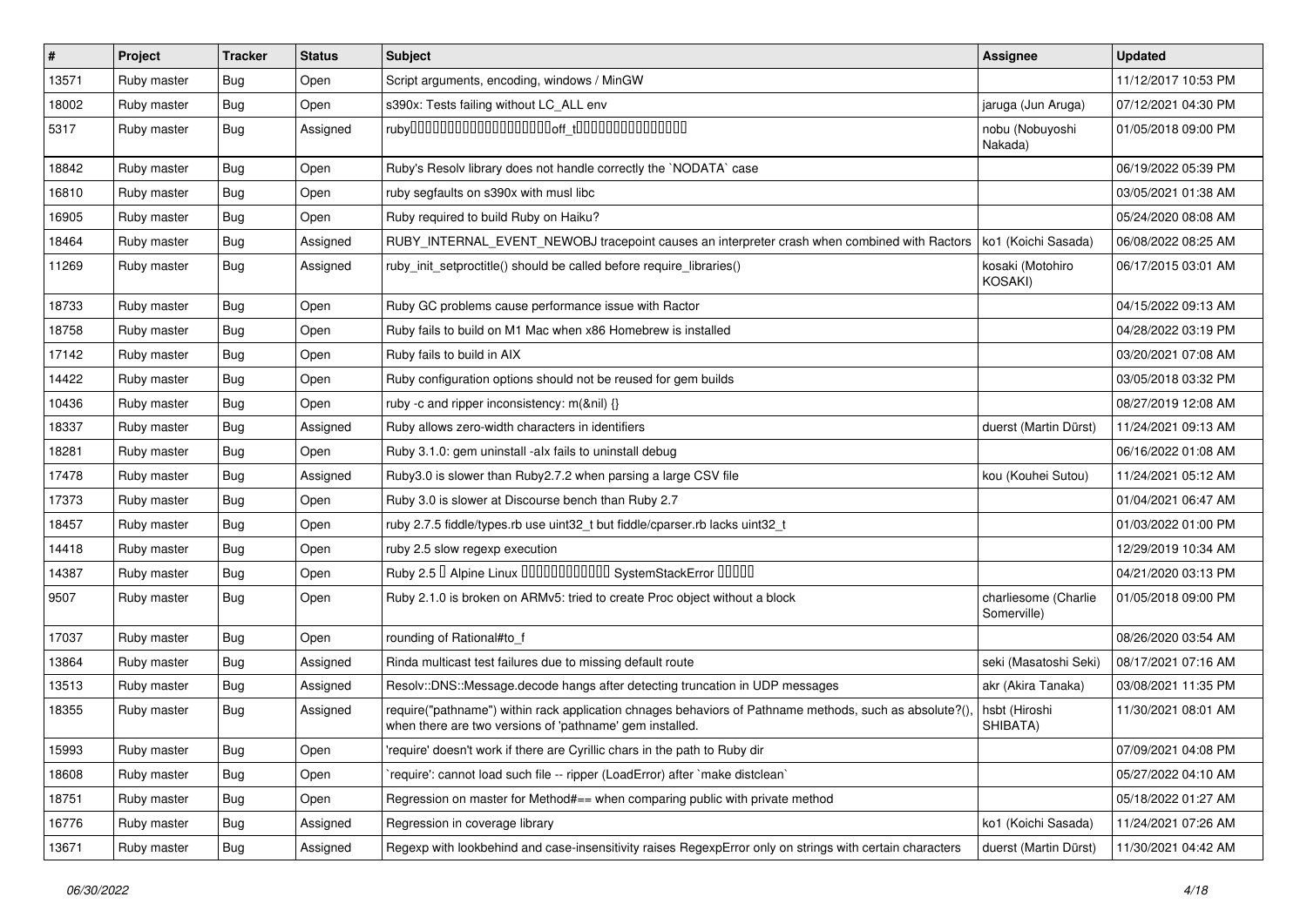| $\sharp$ | Project     | <b>Tracker</b> | <b>Status</b> | <b>Subject</b>                                                                                                        | Assignee                     | Updated             |
|----------|-------------|----------------|---------------|-----------------------------------------------------------------------------------------------------------------------|------------------------------|---------------------|
| 8444     | Ruby master | Bug            | Open          | Regexp vars $\frac{6}{5}$ and friends are not thread local                                                            | ko1 (Koichi Sasada)          | 07/30/2019 07:38 AM |
| 18009    | Ruby master | Bug            | Open          | Regexps \w and \W with /i option and /u option produce inconsistent results under nested negation and<br>intersection |                              | 06/28/2021 09:09 AM |
| 18686    | Ruby master | Bug            | Open          | Regexp supporting unexpected age properties in Ruby < 3.2                                                             |                              | 04/08/2022 06:52 PM |
| 16145    | Ruby master | Bug            | Open          | regexp match error if mixing /i, character classes, and utf8                                                          |                              | 09/06/2019 05:52 AM |
| 14364    | Ruby master | Bug            | Open          | Regexp last match variable in procs                                                                                   |                              | 09/14/2018 05:28 AM |
| 14838    | Ruby master | Bug            | Open          | RegexpError with double "s" in look-behind assertion in case-insensitive unicode regexp                               |                              | 06/09/2018 04:04 PM |
| 11704    | Ruby master | <b>Bug</b>     | Assigned      | Refinements only get "used" once in loop                                                                              | matz (Yukihiro<br>Matsumoto) | 04/14/2016 02:45 AM |
| 14083    | Ruby master | Bug            | Open          | Refinement in block calling incorrect method                                                                          |                              | 11/05/2017 07:36 PM |
| 18799    | Ruby master | Bug            | Open          | Refinement#import_methods vs attr_reader                                                                              |                              | 05/25/2022 06:50 AM |
| 15428    | Ruby master | <b>Bug</b>     | Open          | Refactor Proc#>> and #<<                                                                                              |                              | 08/20/2021 06:31 PM |
| 7859     | Ruby master | <b>Bug</b>     | Assigned      | Readline: Incorrect arrow key behavior in vi_editing_mode insert mode with Readline 6.2                               | kouji (Kouji Takao)          | 12/25/2017 06:15 PM |
| 18456    | Ruby master | Bug            | Open          | rdoc non-determinism: module includes can be added once or twice to generated .ri                                     |                              | 01/01/2022 11:16 PM |
| 18472    | Ruby master | Bug            | Open          | rb_w32_map_errno is not found on Ruby-3.1.0                                                                           |                              | 01/13/2022 09:59 AM |
| 18492    | Ruby master | Bug            | Open          | 'rb_rescue2' inside 'rb_protect' segfaults on Windows                                                                 |                              | 01/14/2022 03:17 PM |
| 18257    | Ruby master | Bug            | Open          | rb_mRubyVMFrozenCore is broken by GC run                                                                              |                              | 02/10/2022 12:36 PM |
| 18473    | Ruby master | Bug            | Open          | Raw data in Socket:: Option#inspect on Amazon Linux 2                                                                 |                              | 01/11/2022 02:13 PM |
| 18580    | Ruby master | Bug            | Open          | Range#include? inconsistency for beginless String ranges                                                              |                              | 03/09/2022 10:22 PM |
| 17826    | Ruby master | Bug            | Assigned      | Ractor#take hangs if used in multiple Threads                                                                         | ko1 (Koichi Sasada)          | 12/15/2021 01:30 PM |
| 18760    | Ruby master | <b>Bug</b>     | Open          | Ractors vs "skynet" microbenchmark                                                                                    |                              | 05/02/2022 11:36 PM |
| 18258    | Ruby master | Bug            | Open          | Ractor shareable? can be slow and mutates internal object flags.                                                      | ko1 (Koichi Sasada)          | 10/21/2021 08:58 AM |
| 18816    | Ruby master | Bug            | Open          | Ractor segfaulting MacOS 12.4 (aarch64 / M1 processor)                                                                |                              | 06/13/2022 01:46 PM |
| 17678    | Ruby master | Bug            | Assigned      | Ractors do not restart after fork                                                                                     | ko1 (Koichi Sasada)          | 03/09/2021 12:42 AM |
| 17624    | Ruby master | <b>Bug</b>     | Open          | Ractor.receive is not thread-safe                                                                                     | ko1 (Koichi Sasada)          | 09/14/2021 01:40 AM |
| 17998    | Ruby master | <b>Bug</b>     | Assigned      | ractor: process hanging (with ractors initialized, but not being used)                                                | ko1 (Koichi Sasada)          | 12/02/2021 08:17 PM |
| 17506    | Ruby master | Bug            | Open          | Ractor isolation broken by ThreadGroup                                                                                |                              | 01/03/2021 08:05 PM |
| 17543    | Ruby master | <b>Bug</b>     | Open          | Ractor isolation broken by `self` in shareable proc                                                                   | ko1 (Koichi Sasada)          | 01/29/2021 03:06 PM |
| 18129    | Ruby master | Bug            | Open          | Ractor-incompatible global variables can be accessed through alias                                                    |                              | 08/23/2021 10:08 PM |
| 17679    | Ruby master | <b>Bug</b>     | Assigned      | Ractor incoming channel can consume unlimited resources                                                               | ko1 (Koichi Sasada)          | 03/26/2021 09:16 AM |
| 18119    | Ruby master | <b>Bug</b>     | Open          | Ractor crashes when instantiating classes                                                                             | ko1 (Koichi Sasada)          | 09/14/2021 01:42 AM |
| 18024    | Ruby master | <b>Bug</b>     | Assigned      | Ractor crashes when connections are closed in multiple Ractors                                                        | ko1 (Koichi Sasada)          | 12/14/2021 04:41 PM |
| 17677    | Ruby master | <b>Bug</b>     | Assigned      | Ractor crashes fork when blocking                                                                                     | ko1 (Koichi Sasada)          | 03/09/2021 12:42 AM |
| 17359    | Ruby master | <b>Bug</b>     | Open          | Ractor copy mode is not Ractor-safe                                                                                   | ko1 (Koichi Sasada)          | 12/02/2020 05:42 PM |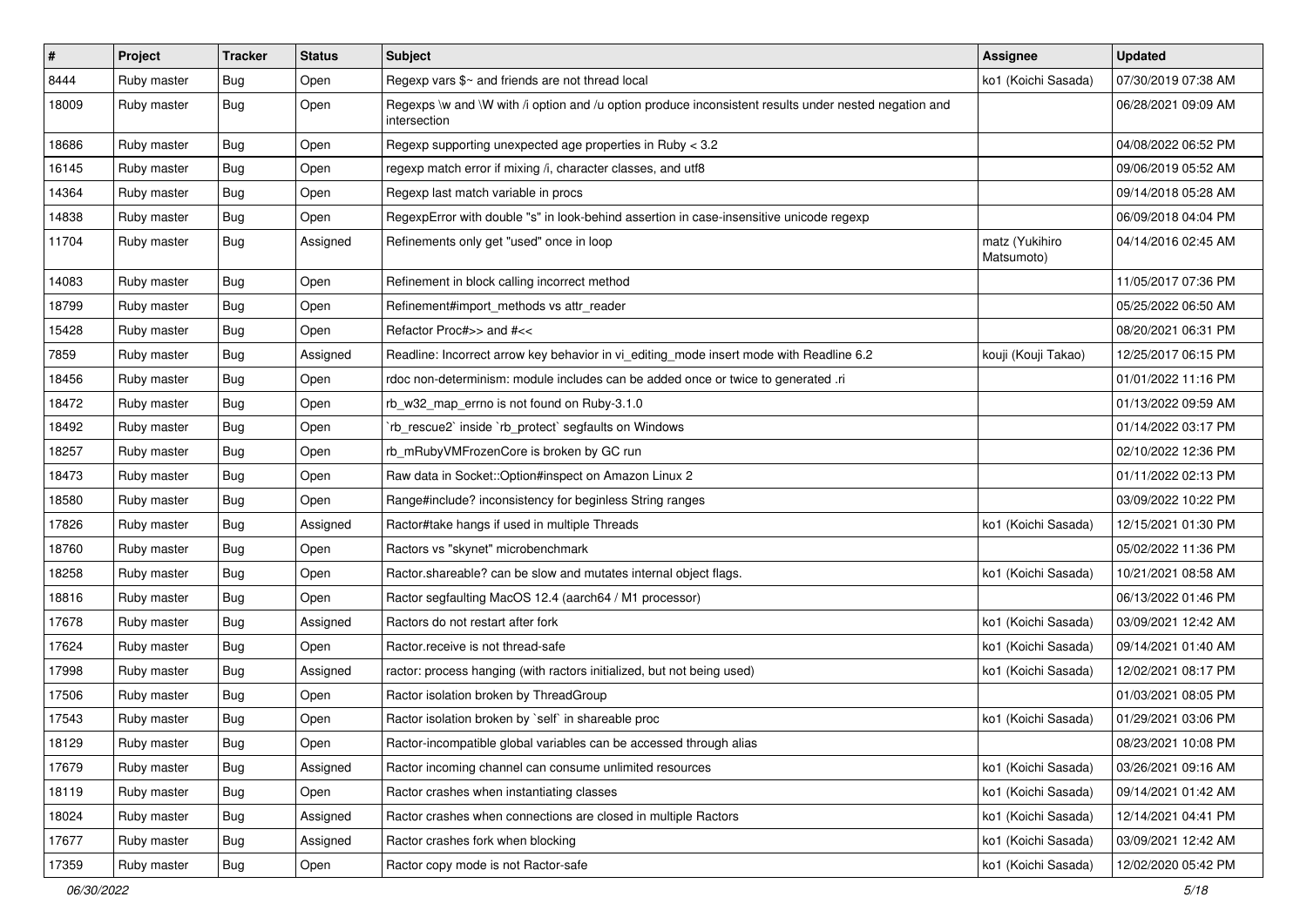| $\vert$ # | Project     | <b>Tracker</b> | <b>Status</b> | Subject                                                                                               | <b>Assignee</b>               | <b>Updated</b>      |
|-----------|-------------|----------------|---------------|-------------------------------------------------------------------------------------------------------|-------------------------------|---------------------|
| 17180     | Ruby master | Bug            | Open          | Ractor and constant referencing                                                                       |                               | 09/20/2020 05:43 PM |
| 18782     | Ruby master | Bug            | Open          | Race conditions in autoload when loading the same feature with multiple threads.                      |                               | 05/18/2022 09:22 PM |
| 10128     | Ruby master | Bug            | Open          | Quoting problem for arguments of Kernel.system, Kernel.exec on Windows                                | cruby-windows                 | 12/30/2019 03:00 AM |
| 17146     | Ruby master | <b>Bug</b>     | Open          | Queue operations are allowed after it is frozen                                                       |                               | 10/20/2021 08:32 PM |
| 17774     | Ruby master | Bug            | Open          | Quantified empty group causes regex to fail                                                           |                               | 10/13/2021 04:43 PM |
| 18036     | Ruby master | Bug            | Open          | Pthread fibers become invalid on fork - different from normal fibers.                                 | ioquatix (Samuel<br>Williams) | 08/19/2021 07:05 AM |
| 7968      | Ruby master | <b>Bug</b>     | Assigned      | Poor UDPSocket#send performance in ruby 2.0.0 on windows                                              | cruby-windows                 | 10/23/2017 12:23 AM |
| 18572     | Ruby master | Bug            | Assigned      | Performance regression when invoking refined methods                                                  | ko1 (Koichi Sasada)           | 02/10/2022 12:48 AM |
| 17925     | Ruby master | <b>Bug</b>     | Open          | Pattern matching syntax using semicolon one-line                                                      |                               | 06/04/2021 03:08 PM |
| 15263     | Ruby master | <b>Bug</b>     | Open          | [PATCH] vm_trace.c (postponed_job_register): only hit main thread                                     | ko1 (Koichi Sasada)           | 10/27/2018 11:35 PM |
| 15310     | Ruby master | <b>Bug</b>     | Open          | [PATCH] thread_pthread.c: close race from UBF_TIMER and non-GVL-releasing thread                      |                               | 11/20/2018 12:50 AM |
| 15386     | Ruby master | <b>Bug</b>     | Open          | [PATCH] io.c (rb_io_check_char_readable): do not io_fflush buffered sockets                           |                               | 12/06/2018 11:38 AM |
| 18883     | Ruby master | <b>Bug</b>     | Open          | parse.y: trailing comma cannot coexist with star                                                      |                               | 06/28/2022 07:25 AM |
| 18878     | Ruby master | <b>Bug</b>     | Open          | parse.y: Foo::Bar {} is inconsistently rejected                                                       |                               | 06/28/2022 03:38 AM |
| 18877     | Ruby master | <b>Bug</b>     | Open          | parse.y: escaped space inconsistently allowed after assignment                                        |                               | 06/26/2022 12:57 PM |
| 18731     | Ruby master | <b>Bug</b>     | Open          | Parallel test-all sometimes does not run at all some tests                                            |                               | 04/23/2022 12:58 PM |
| 18783     | Ruby master | <b>Bug</b>     | Open          | OptionParser should recognize "-" as an optional argument                                             |                               | 05/19/2022 12:15 AM |
| 12582     | Ruby master | <b>Bug</b>     | Assigned      | OpenSSL Authenticated Encryption should check for tag length                                          | rhenium (Kazuki<br>Yamaguchi) | 04/28/2017 01:45 PM |
| 18651     | Ruby master | <b>Bug</b>     | Open          | oob access in CP51932 -> CP50220 transcoder                                                           | akr (Akira Tanaka)            | 03/23/2022 01:17 PM |
| 11582     | Ruby master | Bug            | Open          | On Solaris, Rational#** returns -Infinity for Rational(0) when passed a negative Float                |                               | 10/13/2015 03:12 AM |
| 12506     | Ruby master | <b>Bug</b>     | Assigned      | On cygwin, Feature #5994 does not work                                                                | cruby-cygwin                  | 05/19/2022 08:20 AM |
| 18837     | Ruby master | <b>Bug</b>     | Open          | Not possible to evaluate expression with numbered parameters in it                                    |                               | 06/17/2022 12:48 PM |
| 18666     | Ruby master | <b>Bug</b>     | Open          | No rule to make target 'yaml/yaml.h', needed by 'api.o'                                               | hsbt (Hiroshi<br>SHIBATA)     | 03/29/2022 11:17 AM |
| 18518     | Ruby master | <b>Bug</b>     | Open          | NoMemoryError + [FATAL] failed to allocate memory for twice 1 << large                                |                               | 01/28/2022 01:40 PM |
| 12436     | Ruby master | <b>Bug</b>     | Assigned      | newline argument of File.open seems not respected on Windows                                          | nobu (Nobuyoshi<br>Nakada)    | 10/25/2021 09:07 AM |
| 18661     | Ruby master | i Bug          | Open          | Net::HTTP behavior changed between 2.6 and 3.1 on windows.                                            |                               | 03/25/2022 01:57 PM |
| 18658     | Ruby master | <b>Bug</b>     | Open          | Need openssl 3 support for Ubuntu 22.04 (Ruby 2.7.x and 3.0.x)                                        | rhenium (Kazuki<br>Yamaguchi) | 05/30/2022 08:06 PM |
| 11438     | Ruby master | Bug            | Open          | native_thread_init_stack() get machine.stack_start unequal to thread's stack start address, x86 win32 | cruby-windows                 | 08/13/2015 07:31 AM |
| 17667     | Ruby master | <b>Bug</b>     | Open          | Module#name needs synchronization                                                                     | ko1 (Koichi Sasada)           | 03/02/2021 07:31 AM |
| 17354     | Ruby master | <b>Bug</b>     | Open          | Module#const source location is misleading for constants awaiting autoload                            |                               | 03/26/2021 05:56 PM |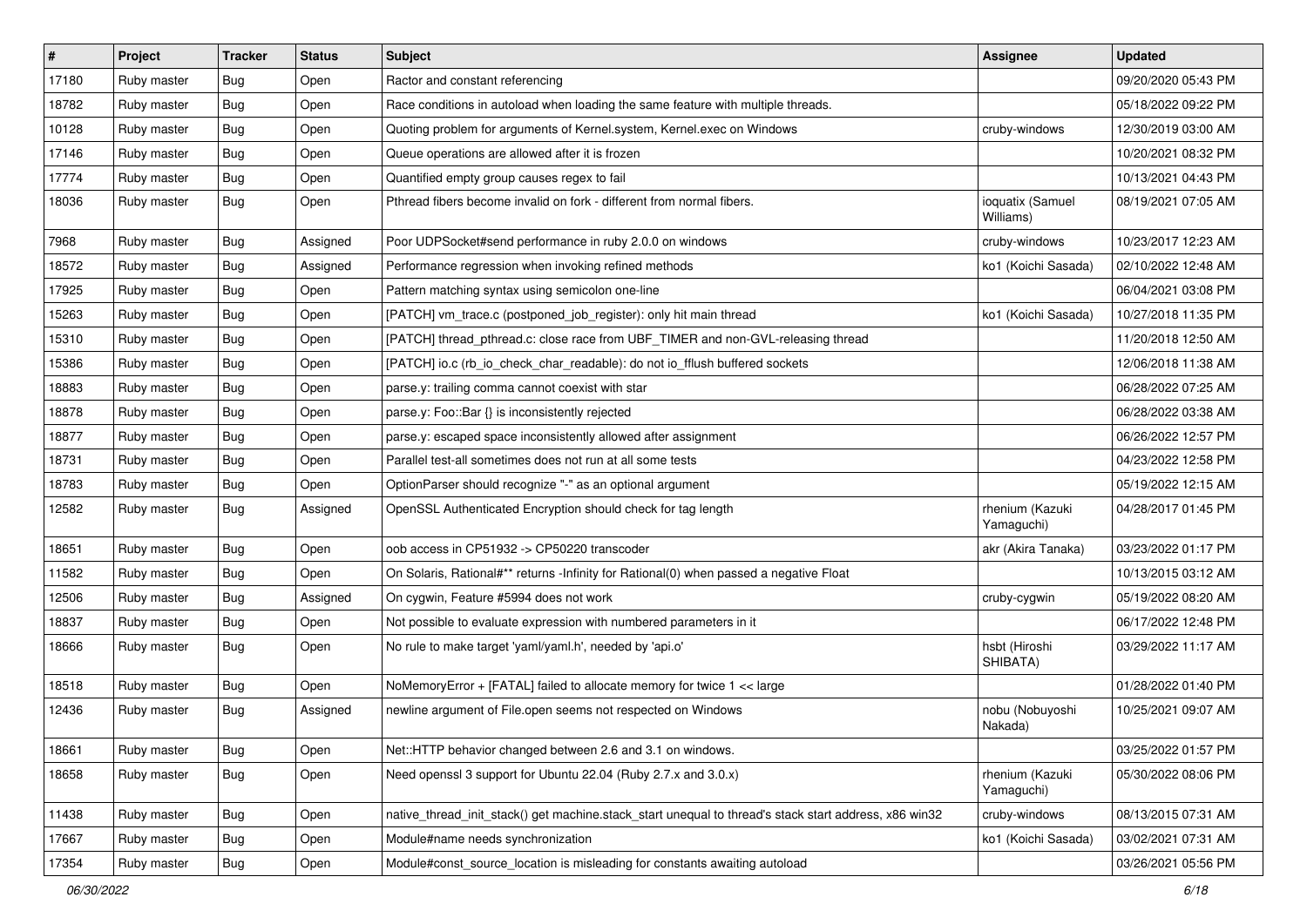| $\sharp$ | Project     | <b>Tracker</b> | <b>Status</b> | Subject                                                                                                           | Assignee                      | <b>Updated</b>      |
|----------|-------------|----------------|---------------|-------------------------------------------------------------------------------------------------------------------|-------------------------------|---------------------|
| 17578    | Ruby master | <b>Bug</b>     | Assigned      | mkmf experimental C++ Support                                                                                     | nobu (Nobuyoshi<br>Nakada)    | 01/27/2021 03:51 AM |
| 9760     | Ruby master | <b>Bug</b>     | Open          | mkmf does not allow for linking against custom libraries when a system library is present                         |                               | 05/24/2016 08:11 AM |
| 15599    | Ruby master | <b>Bug</b>     | Open          | Mixing autoload and require causes deadlock and incomplete definition.                                            |                               | 02/12/2019 01:40 PM |
| 8299     | Ruby master | <b>Bug</b>     | Assigned      | Minor error in float parsing                                                                                      | nobu (Nobuyoshi<br>Nakada)    | 12/30/2019 03:00 AM |
| 14480    | Ruby master | <b>Bug</b>     | Open          | miniruby crashing when compiled with -O2 or -O1 on aarch64                                                        |                               | 02/23/2021 10:35 AM |
| 13542    | Ruby master | <b>Bug</b>     | Open          | MinGW trunk Builds - Summary of Issues                                                                            |                               | 05/19/2017 07:04 PM |
| 13485    | Ruby master | <b>Bug</b>     | Open          | MinGW TestEnumerable#test callcc SEGV info                                                                        |                               | 04/19/2017 04:17 PM |
| 13500    | Ruby master | <b>Bug</b>     | Open          | MinGW TestArity#test_proc_err_mess stops testing                                                                  |                               | 04/26/2017 03:27 PM |
| 13298    | Ruby master | <b>Bug</b>     | Assigned      | mingw SEGV TestEnumerable#test_callcc                                                                             | nobu (Nobuyoshi<br>Nakada)    | 06/04/2021 03:41 AM |
| 14957    | Ruby master | <b>Bug</b>     | Open          | MinGW, gcc 8.2.0, bootstraptest test_thread.rb - failure ?                                                        |                               | 08/03/2018 02:46 PM |
| 14906    | Ruby master | <b>Bug</b>     | Open          | MinGW failure - TestIO#test_copy_stream_no_busy_wait                                                              |                               | 07/12/2018 03:52 AM |
| 7892     | Ruby master | <b>Bug</b>     | Open          | MIME encoding bug of NKF.nkf                                                                                      | naruse (Yui NARUSE)           | 12/25/2017 06:15 PM |
| 17513    | Ruby master | <b>Bug</b>     | Open          | Methods of shareable objects and UnboundMethods should be shareable                                               | ko1 (Koichi Sasada)           | 01/06/2021 08:53 PM |
| 18553    | Ruby master | <b>Bug</b>     | Open          | Memory leak on compiling method call with kwargs                                                                  | ko1 (Koichi Sasada)           | 03/23/2022 09:34 PM |
| 18789    | Ruby master | <b>Bug</b>     | Open          | make test-bundled-gems failed after make install                                                                  |                               | 05/18/2022 01:01 AM |
| 18623    | Ruby master | <b>Bug</b>     | Open          | make runnable' does not work                                                                                      | nobu (Nobuyoshi<br>Nakada)    | 03/16/2022 01:28 AM |
| 17792    | Ruby master | <b>Bug</b>     | Open          | make notes and make test fail with Ruby3.0.1p64 RaspberryPI 4B Ubuntu 20.10 ARM64                                 |                               | 05/23/2021 08:23 PM |
| 18810    | Ruby master | <b>Bug</b>     | Open          | Make `Kernel#p` interruptable.                                                                                    | ioquatix (Samuel<br>Williams) | 05/30/2022 12:44 AM |
| 9366     | Ruby master | <b>Bug</b>     | Assigned      | "make-j32 check TESTS=-j32" occasionally fails on rubygems/specification                                          | hsbt (Hiroshi<br>SHIBATA)     | 07/26/2018 02:13 AM |
| 18727    | Ruby master | <b>Bug</b>     | Assigned      | Make failed on x86_64-cygwin (LoadError)                                                                          | peterzhu2118 (Peter<br>Zhu)   | 04/16/2022 05:15 AM |
| 14826    | Ruby master | <b>Bug</b>     | Open          | make: *** [.ext/include/sparc-solaris2.10/rb_mjit_min_header-2.6.0.h] Error 1 on Solaris 10 with very old<br>gcc3 |                               | 06/05/2018 02:02 PM |
| 14543    | Ruby master | <b>Bug</b>     | Assigned      | 'make commit' show error of 'common-srcs'                                                                         | nobu (Nobuyoshi<br>Nakada)    | 06/02/2018 04:17 AM |
| 18506    | Ruby master | <b>Bug</b>     | Open          | make and make install rebuild items every time unnecessarily - sometimes causing races in parallel installs       |                               | 01/21/2022 01:46 PM |
| 18133    | Ruby master | <b>Bug</b>     | Assigned      | LTO: TestGCCompact#test_ast_compacts segfaults on i686                                                            |                               | 04/23/2022 04:19 PM |
| 9115     | Ruby master | <b>Bug</b>     | Assigned      | Logger traps all exceptions; breaks Timeout                                                                       | sonots (Naotoshi Seo)         | 08/20/2019 12:47 PM |
| 18169    | Ruby master | <b>Bug</b>     | Assigned      | Local copies of gemified libraries are being released out of sync with their gems                                 | hsbt (Hiroshi<br>SHIBATA)     | 02/25/2022 05:40 PM |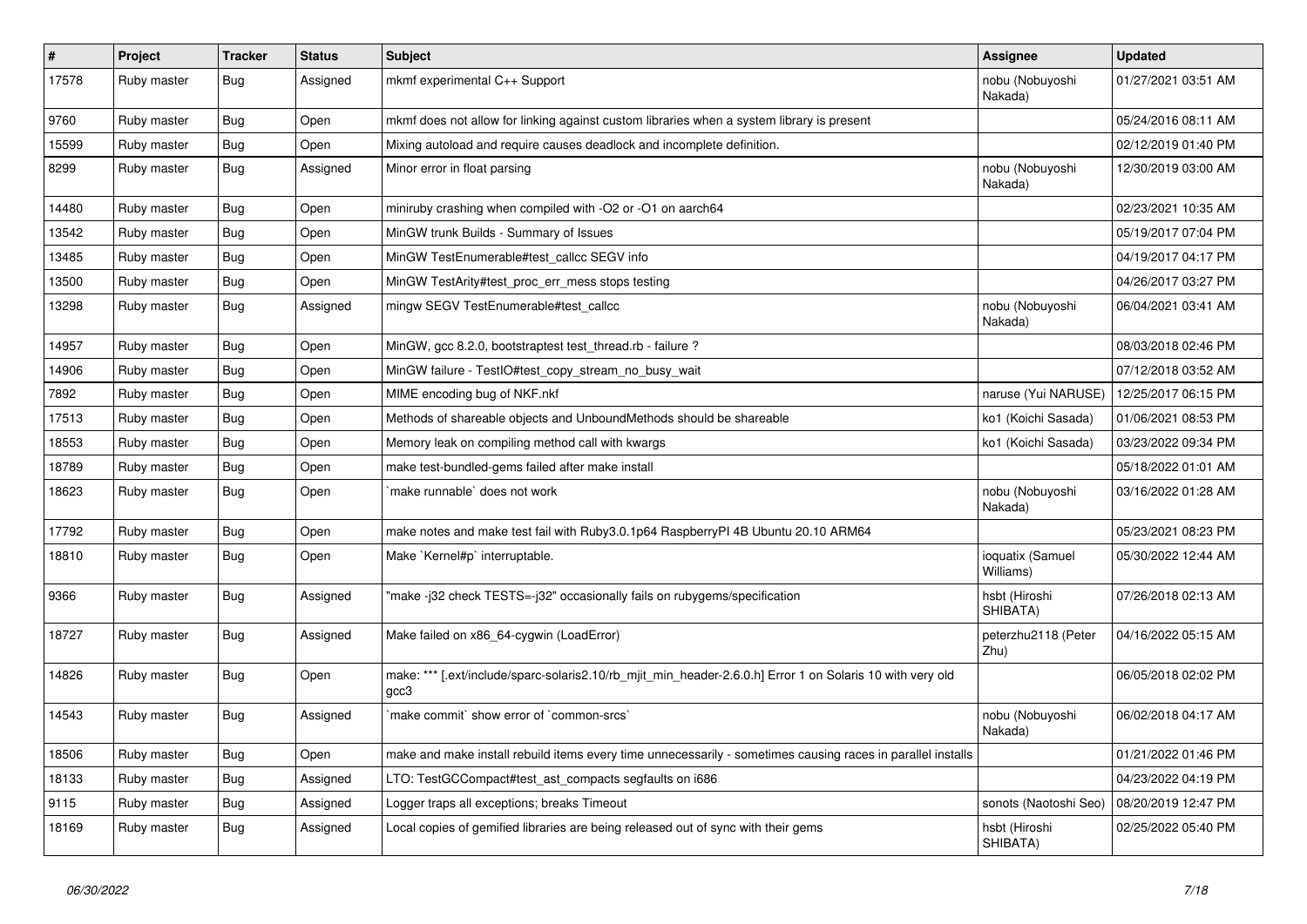| $\sharp$ | Project     | <b>Tracker</b> | <b>Status</b> | Subject                                                                                                            | Assignee                     | <b>Updated</b>      |
|----------|-------------|----------------|---------------|--------------------------------------------------------------------------------------------------------------------|------------------------------|---------------------|
| 16819    | Ruby master | <b>Bug</b>     | Assigned      | Line reporting off by one when reporting line of a hash?                                                           | ko1 (Koichi Sasada)          | 06/16/2020 05:57 PM |
| 16820    | Ruby master | <b>Bug</b>     | Open          | LEGAL is out of sync                                                                                               |                              | 08/19/2020 11:08 AM |
| 9435     | Ruby master | <b>Bug</b>     | Open          | Kernel.system problem                                                                                              |                              | 12/30/2019 03:00 AM |
| 16694    | Ruby master | Bug            | Assigned      | JIT vs hardened GCC with PCH                                                                                       | k0kubun (Takashi<br>Kokubun) | 02/02/2021 07:38 AM |
| 17817    | Ruby master | <b>Bug</b>     | Open          | --jit outputs ./tmp/_ruby_mjit_*.h: No such file or directory on with TMP                                          |                              | 04/22/2021 11:57 AM |
| 9955     | Ruby master | <b>Bug</b>     | Assigned      | issue building dll on mingw, library not found                                                                     | nobu (Nobuyoshi<br>Nakada)   | 01/05/2018 09:00 PM |
| 18657    | Ruby master | <b>Bug</b>     | Open          | IRB raises exception when stdout is a pipe                                                                         |                              | 06/08/2022 03:34 PM |
| 18738    | Ruby master | <b>Bug</b>     | Open          | IRB can't recognize heredoc after words                                                                            |                              | 04/18/2022 12:00 AM |
| 11531    | Ruby master | <b>Bug</b>     | Assigned      | IPAddr#== implements wrong logic                                                                                   | knu (Akinori MUSHA)          | 12/29/2019 12:50 PM |
| 18880    | Ruby master | <b>Bug</b>     | Open          | IO#sysread on Windows does not validate arguments                                                                  |                              | 06/26/2022 04:26 PM |
| 15367    | Ruby master | <b>Bug</b>     | Open          | IO.select is not resumed when io-object gets closed                                                                |                              | 12/03/2018 10:22 AM |
| 10009    | Ruby master | Bug            | Open          | IO operation is 10x slower in multi-thread environment                                                             | ko1 (Koichi Sasada)          | 05/21/2015 07:19 AM |
| 8445     | Ruby master | <b>Bug</b>     | Assigned      | IO.open and IO#set_enconding does not support :fallback option                                                     | akr (Akira Tanaka)           | 06/14/2022 06:02 AM |
| 16997    | Ruby master | <b>Bug</b>     | Open          | IO#gets converts some \r\n to \n with universal newline: false                                                     |                              | 08/26/2020 05:20 PM |
| 18767    | Ruby master | <b>Bug</b>     | Open          | IO.foreach hangs up when passes limit=0                                                                            |                              | 06/18/2022 02:56 AM |
| 18255    | Ruby master | <b>Bug</b>     | Open          | ioctl zeroes the last buffer byte                                                                                  |                              | 10/25/2021 08:13 AM |
| 12280    | Ruby master | <b>Bug</b>     | Open          | IO.copy_stream(IO, IO) fails with "pread() not implemented"                                                        |                              | 04/28/2016 05:51 AM |
| 18455    | Ruby master | <b>Bug</b>     | Open          | IO#close` has poor performance and difficult to understand semantics.                                              |                              | 04/04/2022 02:02 AM |
| 18805    | Ruby master | <b>Bug</b>     | Open          | IO::Buffer is inconsistent when returning a string from an empty buffer                                            |                              | 05/25/2022 12:45 PM |
| 18804    | Ruby master | Bug            | Open          | Invalid line number for putnil instruction                                                                         |                              | 05/25/2022 09:22 AM |
| 18601    | Ruby master | <b>Bug</b>     | Open          | Invalid byte sequences in Big5 encodings                                                                           | duerst (Martin Dürst)        | 02/23/2022 07:59 AM |
| 16842    | Ruby master | Bug            | Assigned      | inspect` prints the UTF-8 character U+0085 (NEXT LINE) verbatim even though it is not printable                    | duerst (Martin Dürst)        | 02/26/2021 05:43 AM |
| 9944     | Ruby master | <b>Bug</b>     | Assigned      | in ruby for windows in "system" a redirection to append a file works incorrectly                                   | cruby-windows                | 01/05/2018 09:00 PM |
| 18507    | Ruby master | <b>Bug</b>     | Open          | Incorrect target_os detection in configure script                                                                  |                              | 01/25/2022 08:57 AM |
| 17400    | Ruby master | Bug            | Open          | Incorrect character downcase for Greek Sigma                                                                       | duerst (Martin Dürst)        | 12/17/2020 06:56 AM |
| 18780    | Ruby master | Bug            | Open          | Incorrect binding receiver for C API rb_eval_string()                                                              |                              | 06/15/2022 12:14 AM |
| 17990    | Ruby master | <b>Bug</b>     | Open          | Inconsistent behavior of Regexp quantifiers over characters with complex case foldings                             |                              | 06/15/2021 11:59 AM |
| 18770    | Ruby master | <b>Bug</b>     | Open          | Inconsistent behavior of IO/StringIO's each methods when called with nil as a separator, limit and chomp:<br>true  |                              | 06/06/2022 05:38 PM |
| 18768    | Ruby master | <b>Bug</b>     | Open          | Inconsistent behavior of IO, StringIO and String each_line methods when return paragraph and chomp:<br>true passed |                              | 06/10/2022 03:46 PM |
| 10919    | Ruby master | <b>Bug</b>     | Assigned      | [gem install] installs multipe platforms                                                                           | hsbt (Hiroshi<br>SHIBATA)    | 07/30/2019 07:44 AM |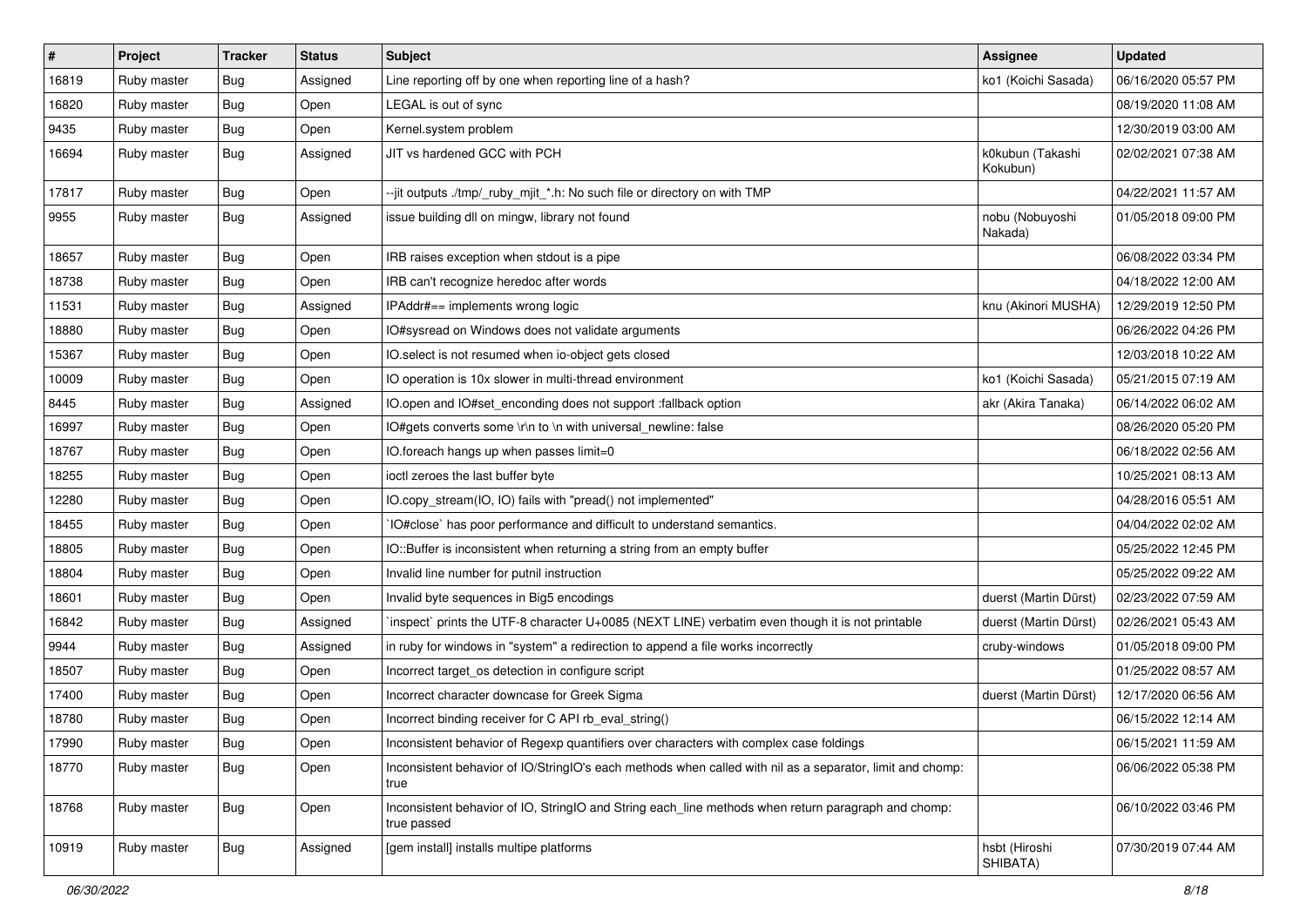| $\vert$ # | Project     | <b>Tracker</b> | <b>Status</b> | Subject                                                                                                             | Assignee                      | <b>Updated</b>      |
|-----------|-------------|----------------|---------------|---------------------------------------------------------------------------------------------------------------------|-------------------------------|---------------------|
| 15097     | Ruby master | <b>Bug</b>     | Open          | Gem install fails on Ruby 2.5.1 with Cygwin (get dns server list undefined)                                         | cruby-cygwin                  | 05/19/2022 08:20 AM |
| 18796     | Ruby master | <b>Bug</b>     | Open          | GC compaction gets stuck on Mac OS when a debugger is attached                                                      |                               | 06/08/2022 08:25 AM |
| 15423     | Ruby master | <b>Bug</b>     | Open          | fork leapfrog leaks memory on FreeBSD 11.2                                                                          |                               | 12/16/2018 02:28 PM |
| 17516     | Ruby master | <b>Bug</b>     | Assigned      | forking in a ractor causes Ruby to crash                                                                            | ko1 (Koichi Sasada)           | 11/30/2021 05:26 AM |
| 14607     | Ruby master | Bug            | Assigned      | Fix use of the rb_profile_frames start parameter                                                                    | ko1 (Koichi Sasada)           | 06/09/2022 06:12 AM |
| 18152     | Ruby master | Bug            | Open          | Fix theoretical bug with signals + qsort                                                                            |                               | 09/08/2021 03:38 PM |
| 13151     | Ruby master | <b>Bug</b>     | Open          | File.writable? doesn't report correctly if a directory is writable on Windows.                                      |                               | 01/23/2017 05:46 PM |
| 18784     | Ruby master | <b>Bug</b>     | Open          | `FileUtils.rm_f` and `FileUtils.rm_rf` should not mask exceptions                                                   |                               | 05/16/2022 09:04 AM |
| 595       | Ruby master | <b>Bug</b>     | Assigned      | Fiber ignores ensure clause                                                                                         | ioquatix (Samuel<br>Williams) | 12/29/2019 10:37 AM |
| 17263     | Ruby master | <b>Bug</b>     | Open          | Fiber context switch degrades with number of fibers, limit on number of fibers                                      |                               | 01/31/2022 02:47 PM |
| 18605     | Ruby master | <b>Bug</b>     | Open          | Fails to run on (newer) 32bit Windows with ucrt                                                                     |                               | 04/01/2022 07:52 AM |
| 17159     | Ruby master | <b>Bug</b>     | Open          | extend `define method` for Ractor                                                                                   |                               | 10/29/2020 04:06 PM |
| 18061     | Ruby master | <b>Bug</b>     | Open          | Execshield test: libruby.so.N.N.N: FAIL: property-note test because no .note.gnu.property section found             |                               | 06/22/2022 07:58 AM |
| 16829     | Ruby master | <b>Bug</b>     | Open          | Exceptions raised from within an enumerated method lose part of their stacktrace                                    |                               | 05/20/2022 07:25 PM |
| 11840     | Ruby master | <b>Bug</b>     | Open          | Error with "make check" on Cygwin                                                                                   | cruby-cygwin                  | 05/19/2022 08:20 AM |
| 18616     | Ruby master | <b>Bug</b>     | Open          | Error with clang(1) on MacOS due to __declspec()                                                                    |                               | 03/09/2022 10:50 AM |
| 14971     | Ruby master | <b>Bug</b>     | Open          | error: implicit declaration of function 'rb vm call0                                                                | nobu (Nobuyoshi<br>Nakada)    | 09/06/2018 03:53 AM |
| 18614     | Ruby master | Bug            | Open          | Error (busy loop) in<br>TestGemCommandsSetupCommand#test_destdir_flag_does_not_try_to_write_to_the_default_gem_home | hsbt (Hiroshi<br>SHIBATA)     | 03/17/2022 01:03 AM |
| 18743     | Ruby master | <b>Bug</b>     | Open          | Enumerator#next / peek re-use each others stacktraces                                                               |                               | 04/19/2022 02:42 PM |
| 18338     | Ruby master | <b>Bug</b>     | Open          | Encoding.default_external = Encoding::UTF_16BE may add a wrongly-encoded string to<br>\$LOADED_FEATURES             |                               | 11/15/2021 07:32 AM |
| 15315     | Ruby master | <b>Bug</b>     | Open          | ec_switch can still lose interrupts                                                                                 | ko1 (Koichi Sasada)           | 11/20/2018 09:32 AM |
| 8782      | Ruby master | <b>Bug</b>     | Assigned      | Don't set rl_getc_function on editline                                                                              | kouji (Kouji Takao)           | 01/05/2018 09:00 PM |
| 17337     | Ruby master | Bug            | Open          | Don't embed Ruby build-time configuration in Ruby                                                                   |                               | 12/21/2020 04:17 PM |
| 18887     | Ruby master | Bug            | Open          | documentation for protected methods                                                                                 |                               | 06/29/2022 08:08 AM |
| 11808     | Ruby master | <b>Bug</b>     | Open          | Different behavior between Enumerable#grep and Array#grep                                                           | ko1 (Koichi Sasada)           | 10/26/2020 04:36 AM |
| 17531     | Ruby master | <b>Bug</b>     | Open          | did you mean' not Ractor friendly                                                                                   | ko1 (Koichi Sasada)           | 01/29/2021 08:48 AM |
| 18567     | Ruby master | <b>Bug</b>     | Open          | Depending on default gems in stdlib gems when not needed considered harmful                                         | hsbt (Hiroshi<br>SHIBATA)     | 04/21/2022 04:45 PM |
| 17722     | Ruby master | <b>Bug</b>     | Open          | define_method with shareable results in "defined in a different Ractor"                                             |                               | 08/24/2021 12:03 PM |
| 18381     | Ruby master | <b>Bug</b>     | Assigned      | Default vs Bundled gems                                                                                             | hsbt (Hiroshi<br>SHIBATA)     | 12/15/2021 11:09 AM |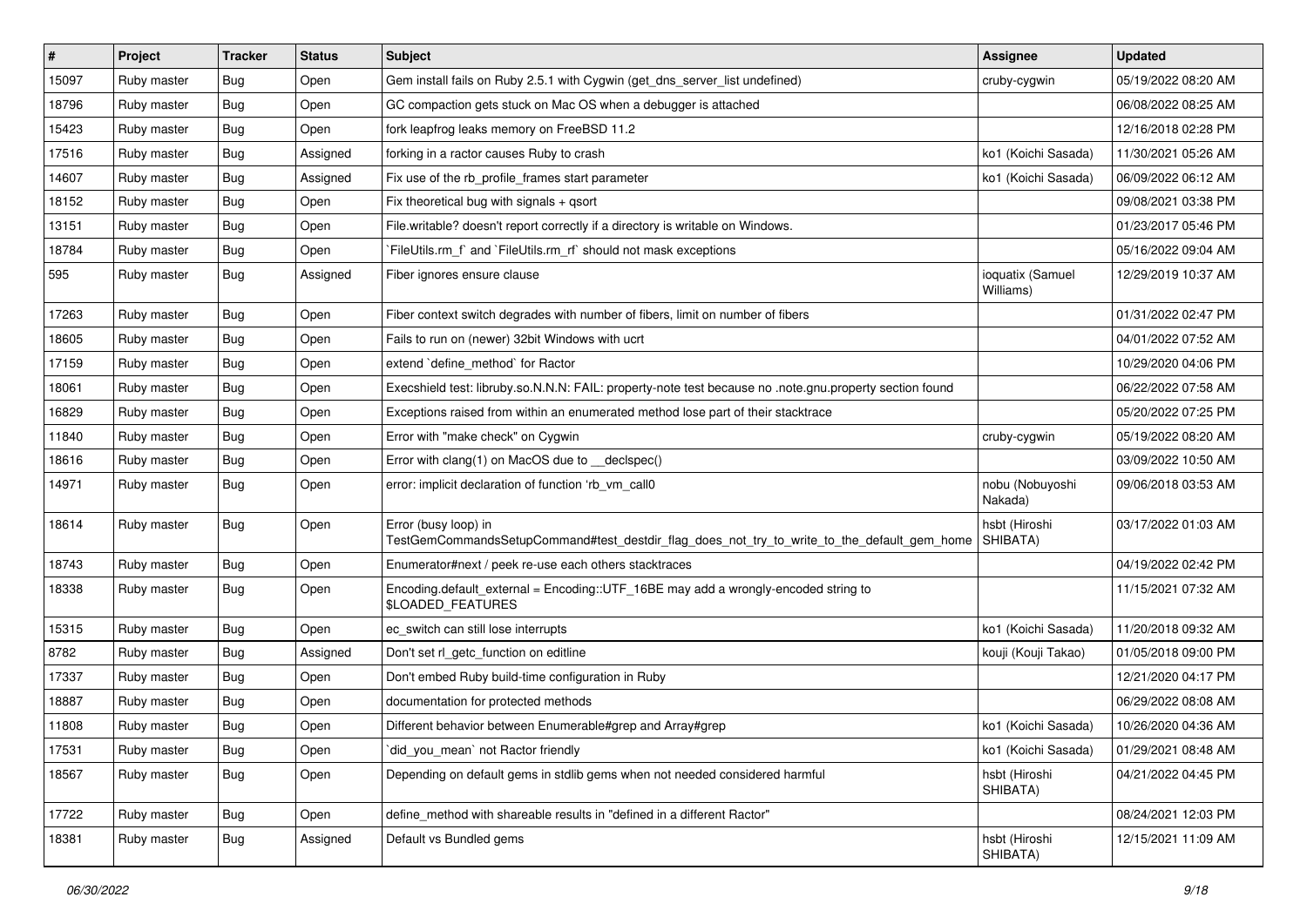| #     | Project     | <b>Tracker</b> | <b>Status</b> | Subject                                                                                                                 | <b>Assignee</b>              | <b>Updated</b>      |
|-------|-------------|----------------|---------------|-------------------------------------------------------------------------------------------------------------------------|------------------------------|---------------------|
| 6360  | Ruby master | <b>Bug</b>     | Assigned      | Debug information build even without requesting it                                                                      | nobu (Nobuyoshi<br>Nakada)   | 01/05/2018 09:00 PM |
| 15598 | Ruby master | Bug            | Open          | Deadlock on mutual reference of autoloaded constants                                                                    |                              | 03/20/2019 10:58 AM |
| 11177 | Ruby master | <b>Bug</b>     | Open          | <b>DATALEOFILILILILILI</b>                                                                                              |                              | 05/25/2015 03:49 AM |
| 13999 | Ruby master | <b>Bug</b>     | Assigned      | Cygwin 000 ripper_state_lex.rb 00000000                                                                                 | cruby-cygwin                 | 05/19/2022 08:20 AM |
| 17996 | Ruby master | <b>Bug</b>     | Open          | Cygwin: thread + pipe behavior since Ruby 2.6                                                                           | cruby-cygwin                 | 05/19/2022 08:20 AM |
| 9409  | Ruby master | <b>Bug</b>     | Open          | Cygwin I "filesystem" I encoding IIIIIIIIIIIII                                                                          | cruby-cygwin                 | 05/19/2022 08:20 AM |
| 11183 | Ruby master | <b>Bug</b>     | Open          |                                                                                                                         |                              | 05/26/2015 08:32 AM |
| 10416 | Ruby master | <b>Bug</b>     | Open          | Create mechanism for updating of Unicode data files downstreams when we want                                            | nobu (Nobuyoshi<br>Nakada)   | 10/08/2021 06:40 AM |
| 18678 | Ruby master | Bug            | Open          | Crash on Mac - vm_call0_cfunc_with_frame                                                                                |                              | 05/26/2022 05:40 PM |
| 18622 | Ruby master | <b>Bug</b>     | Open          | const_get still looks in Object, while lexical constant lookup no longer does                                           |                              | 04/22/2022 11:26 AM |
| 16951 | Ruby master | Bug            | Assigned      | Consistently referer dependencies                                                                                       | hsbt (Hiroshi<br>SHIBATA)    | 06/17/2021 06:15 AM |
| 16836 | Ruby master | <b>Bug</b>     | Assigned      | configure-time LDFLAGS leak into ruby pkg-config file                                                                   | nobu (Nobuyoshi<br>Nakada)   | 08/14/2021 09:10 AM |
| 18429 | Ruby master | <b>Bug</b>     | Open          | Configure ruby-3.0.3 on Solaris 10 Unknown keyword 'URL' in './ruby.tmp.pc'                                             |                              | 01/18/2022 09:15 PM |
| 9010  | Ruby master | Bug            | Assigned      | /configure --prefix= cannot handle directories with spaces                                                              | nobu (Nobuyoshi<br>Nakada)   | 04/26/2021 10:38 PM |
| 5179  | Ruby master | <b>Bug</b>     | Assigned      | Complex#rationalize and to_r with approximate zeros                                                                     | mrkn (Kenta Murata)          | 01/17/2020 03:00 AM |
| 17931 | Ruby master | <b>Bug</b>     | Open          | Compile fails setup option nodynamic                                                                                    |                              | 07/07/2021 08:51 AM |
| 11142 | Ruby master | Bug            | Open          | Command line argument parser on windows handles double quotes inconsistently.                                           | usa (Usaku<br>NAKAMURA)      | 05/12/2015 04:09 PM |
| 18379 | Ruby master | <b>Bug</b>     | Open          | [CI] Windows mingw/ucrt - test-all timeout failures                                                                     |                              | 12/02/2021 02:23 AM |
| 15334 | Ruby master | <b>Bug</b>     | Open          | child_info_fork::abort: address space needed by 'emoji_iso2022_kddi.so' on cygwin                                       | cruby-cygwin                 | 05/19/2022 08:20 AM |
| 17646 | Ruby master | Bug            | Open          | Check for `__builtin_mul_overflow` with `long long` arguments                                                           |                              | 02/19/2021 06:19 PM |
| 18010 | Ruby master | <b>Bug</b>     | Open          | Character class with single character gets case-folded with following string                                            |                              | 06/28/2021 09:30 AM |
| 17989 | Ruby master | <b>Bug</b>     | Open          | Case insensitive Regexps do not handle characters with overlapping case foldings                                        |                              | 06/15/2021 11:43 AM |
| 18012 | Ruby master | <b>Bug</b>     | Open          | Case-insensitive character classes can only match multiple code points when top-level character class is<br>not negated |                              | 06/29/2021 08:35 AM |
| 18790 | Ruby master | Bug            | Assigned      | cannot load such file -- digest (LoadError)                                                                             | hsbt (Hiroshi<br>SHIBATA)    | 06/06/2022 12:41 AM |
| 18808 | Ruby master | Bug            | Assigned      | Cannot compile ruby 3.1.2 on powerpc64le-linux without disabling the jit features                                       | k0kubun (Takashi<br>Kokubun) | 06/20/2022 10:40 AM |
| 18476 | Ruby master | <b>Bug</b>     | Open          | Call to require stuck forever after receiving EAGAIN on writev when running with zeus                                   |                              | 02/28/2022 02:55 PM |
| 18435 | Ruby master | Bug            | Open          | Calling `protected` on ancestor method changes result of `instance_methods(false)`                                      |                              | 06/09/2022 10:23 AM |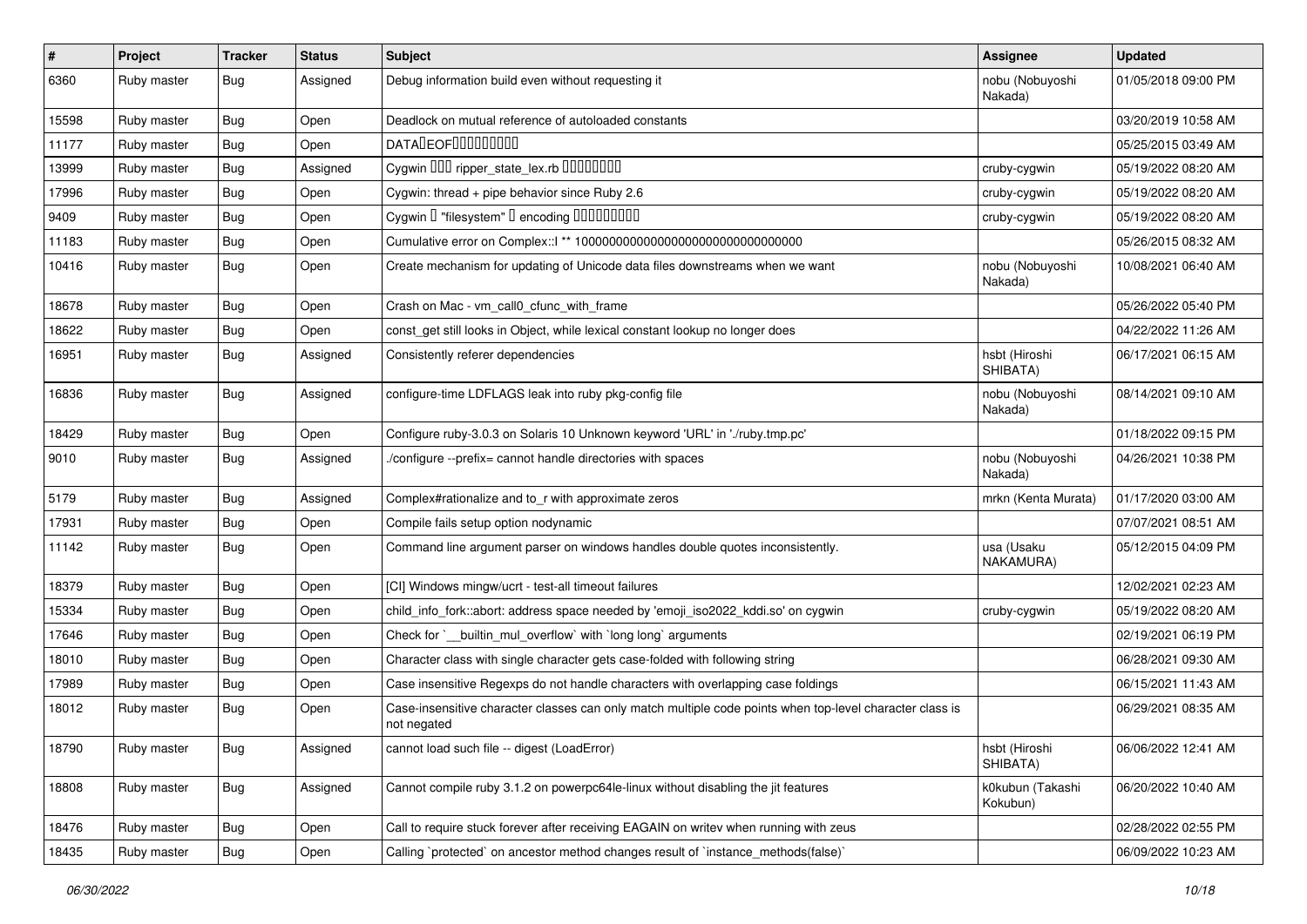| $\#$  | Project     | <b>Tracker</b> | <b>Status</b> | <b>Subject</b>                                                                                                             | <b>Assignee</b>                       | <b>Updated</b>      |
|-------|-------------|----------------|---------------|----------------------------------------------------------------------------------------------------------------------------|---------------------------------------|---------------------|
| 9189  | Ruby master | <b>Bug</b>     | Assigned      | Build failure on Windows in case of nonascii TEMP environment.                                                             |                                       | 01/05/2018 09:00 PM |
| 18674 | Ruby master | <b>Bug</b>     | Open          | Build failure `make up` with WSL2                                                                                          |                                       | 04/01/2022 08:51 AM |
| 12179 | Ruby master | <b>Bug</b>     | Open          | Build failure due to VPATH expansion                                                                                       |                                       | 04/14/2016 01:55 AM |
| 18764 | Ruby master | Bug            | Open          | Build Error when Using msys2-mingw64 and Ruby 3.2                                                                          |                                       | 05/10/2022 06:48 AM |
| 18277 | Ruby master | <b>Bug</b>     | Open          | buffer error (Zlib::BufError) in Zlib::Deflate#deflate when using MJIT                                                     | k0kubun (Takashi<br>Kokubun)          | 01/05/2022 03:04 PM |
| 15499 | Ruby master | <b>Bug</b>     | Assigned      | Breaking behavior on ruby 2.6: rb_thread_call_without_gvl doesn't invoke unblock_function when used on<br>the main thread  | ko1 (Koichi Sasada)                   | 01/05/2021 02:24 AM |
| 17882 | Ruby master | <b>Bug</b>     | Assigned      | bootstraptest/test_ractor.rb:224 segfaults on Cygwin                                                                       | cruby-cygwin                          | 05/19/2022 08:20 AM |
| 17878 | Ruby master | <b>Bug</b>     | Open          | bootstraptest/test_ractor.rb:224 a random failing test with "The outgoing-port is already closed<br>(Ractor::ClosedError)' |                                       | 09/13/2021 01:10 PM |
| 18677 | Ruby master | <b>Bug</b>     | Assigned      | BigDecimal#power (**) returns FloatDomainError when passing an infinite parameter                                          | mrkn (Kenta Murata)                   | 04/20/2022 02:04 AM |
| 17664 | Ruby master | Bug            | Assigned      | Behavior of sockets changed in Ruby 3.0 to non-blocking                                                                    | ioquatix (Samuel<br>Williams)         | 07/12/2021 10:28 AM |
| 16185 | Ruby master | <b>Bug</b>     | Open          | basictest failure on AIX 6.1 for 64bit build                                                                               | kanemoto (Yutaka<br>Kanemoto)         | 10/15/2019 12:05 AM |
| 13164 | Ruby master | <b>Bug</b>     | Open          | A second `SystemStackError` exception results in `Segmentation fault (core dumped)`                                        |                                       | 04/14/2017 01:05 PM |
| 18396 | Ruby master | <b>Bug</b>     | Open          | An unexpected "hash value omission" syntax error when without parentheses call expr follows                                |                                       | 03/29/2022 09:58 PM |
| 11514 | Ruby master | Bug            | Open          | AIX6.1 - Ruby 2.2.3 - Segmentation fault in : byteslice                                                                    |                                       | 09/18/2015 07:39 AM |
| 18131 | Ruby master | <b>Bug</b>     | Open          | addr2line.c: Some inlined functions mistakenly shown                                                                       |                                       | 08/24/2021 07:59 PM |
| 17676 | Ruby master | Bug            | Assigned      | Accessing ENV from Ractor raises IsolationError                                                                            | ko1 (Koichi Sasada)                   | 03/09/2021 02:37 AM |
| 18058 | Ruby master | <b>Bug</b>     | Open          | 3.1.0-dev with MJIT enabled Zlib::BufError during `gem install`                                                            | k0kubun (Takashi<br>Kokubun)          | 08/02/2021 08:31 PM |
| 17383 | Ruby master | Bug            | Open          | 3.0 recursion memory speed issues                                                                                          |                                       | 12/09/2020 05:41 PM |
| 8061  | Ruby master | Feature        | Open          | 000000000000000                                                                                                            | matz (Yukihiro<br>Matsumoto)          | 12/25/2017 06:15 PM |
| 9816  | Ruby master | Feature        | Assigned      | 00000000000000000000                                                                                                       | matz (Yukihiro<br>Matsumoto)          | 10/28/2014 08:29 AM |
| 14800 | Ruby master | Feature        | Open          | Zlib::GzipReader#read does not support 2nd argument                                                                        |                                       | 08/26/2019 07:49 PM |
| 18440 | Ruby master | Feature        | Open          | YJIT is enabled if any YJIT tuning options are set                                                                         |                                       | 12/30/2021 08:17 PM |
| 14625 | Ruby master | Feature        | Open          | yield_self accepts an argument, calling to_proc                                                                            |                                       | 03/30/2018 06:52 AM |
| 9401  | Ruby master | Feature        | Open          | Yet another syntax for literal anonymous functions (lambdas)                                                               |                                       | 12/23/2021 11:43 PM |
| 7788  | Ruby master | Feature        | Open          | YAML Tag Schema Support                                                                                                    | tenderlovemaking<br>(Aaron Patterson) | 12/25/2017 06:15 PM |
| 11781 | Ruby master | Feature        | Open          | Would it be possible to alias .prepend() towards .unshift() for class Array by default?                                    |                                       | 12/09/2015 12:46 PM |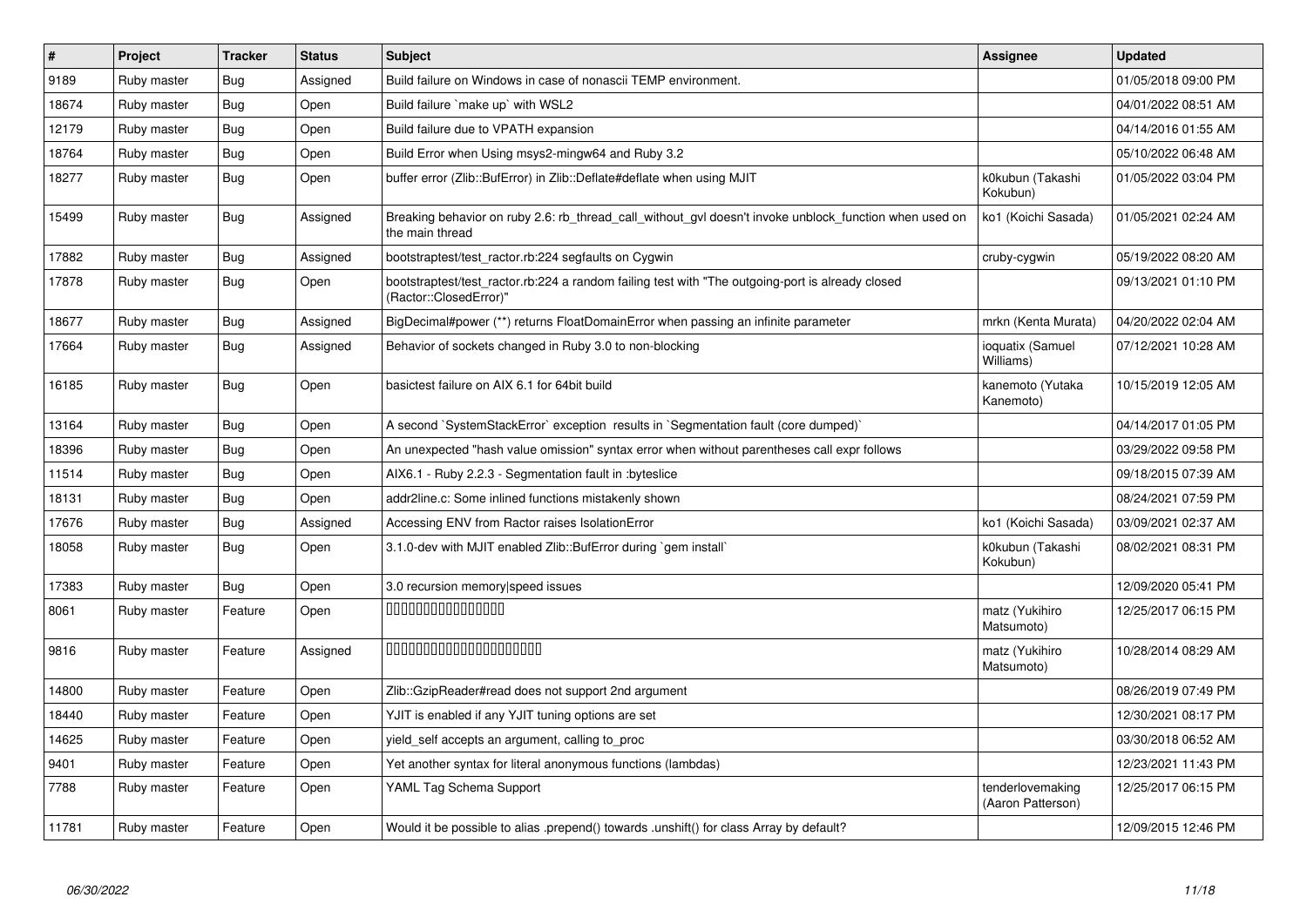| $\pmb{\#}$ | Project     | <b>Tracker</b> | <b>Status</b> | Subject                                                                                                    | <b>Assignee</b>         | <b>Updated</b>      |
|------------|-------------|----------------|---------------|------------------------------------------------------------------------------------------------------------|-------------------------|---------------------|
| 16128      | Ruby master | Feature        | Open          | Would it be possible for ruby to warn about case/when menu options separated by a trailing, but accidental |                         | 08/26/2019 09:56 AM |
| 14723      | Ruby master | Feature        | Open          | [WIP] sleepy GC                                                                                            |                         | 05/18/2018 09:13 AM |
| 14348      | Ruby master | Feature        | Open          | win32ole: enable using coclass-es with multiple IDispatch implementations                                  |                         | 01/10/2018 11:35 AM |
| 9909       | Ruby master | Feature        | Open          | why shouldn't constant lookup check the nesting of module's name                                           |                         | 06/07/2014 02:18 AM |
| 17550      | Ruby master | Feature        | Open          | Why no function to get all subdirectories of a directory?                                                  |                         | 01/18/2021 08:57 AM |
| 18291      | Ruby master | Feature        | Open          | When use $=\sim$ with named group, if regex is on the right side, variable not defined.                    |                         | 11/06/2021 12:36 PM |
| 16971      | Ruby master | Feature        | Open          | weak_ref&.some_method should behave like object&.some_method                                               |                         | 06/19/2020 03:17 PM |
| 15817      | Ruby master | Feature        | Open          | Warnings for undef method and remove method on initialize()                                                |                         | 05/02/2019 09:11 AM |
| 16755      | Ruby master | Feature        | Open          | warning: `if' at the end of line without an expression                                                     |                         | 04/03/2020 11:28 PM |
| 10728      | Ruby master | Feature        | Open          | Warning for Fixnum#size to use RbConfig::SIZEOF['long']                                                    |                         | 01/11/2015 04:23 PM |
| 9613       | Ruby master | Feature        | Open          | Warn about unsafe ossl ciphers                                                                             |                         | 09/13/2015 03:27 AM |
| 6613       | Ruby master | Feature        | Assigned      | VT_RECORD, IRecordInfo Support in WIN32OLE                                                                 | suke (Masaki Suketa)    | 12/25/2017 06:15 PM |
| 12589      | Ruby master | Feature        | Open          | VM performance improvement proposal                                                                        |                         | 02/20/2018 05:00 AM |
| 8404       | Ruby master | Feature        | Open          | virtual, hooked or read only global variabels for ruby only code too                                       |                         | 05/14/2013 09:19 PM |
| 14602      | Ruby master | Feature        | Open          | Version of dig that raises error if a key is not present                                                   |                         | 05/25/2022 12:02 PM |
| 18376      | Ruby master | Feature        | Open          | Version comparison API                                                                                     |                         | 12/30/2021 10:33 AM |
| 12114      | Ruby master | Feature        | Open          | \$VERBOSE = true is being ignored                                                                          |                         | 02/26/2016 02:00 PM |
| 9174       | Ruby master | Feature        | Open          | value receiving block for Hash#has_key?                                                                    |                         | 11/29/2013 06:33 AM |
| 14079      | Ruby master | Feature        | Open          | Validate argument list without calling method                                                              |                         | 11/07/2017 03:20 AM |
| 17355      | Ruby master | Feature        | Assigned      | Using same set of names in or-patterns (pattern matching with $Foo(x)   Bar(x)$ )                          | ktsj (Kazuki Tsujimoto) | 09/13/2021 09:11 AM |
| 12086      | Ruby master | Feature        | Open          | using: option for instance_eval etc.                                                                       |                         | 12/29/2019 07:46 PM |
| 12435      | Ruby master | Feature        | Open          | Using connect_nonblock to open TCP connections in Net::HTTP#connect                                        |                         | 06/06/2016 12:42 AM |
| 12653      | Ruby master | Feature        | Assigned      | Use wide WinAPI for rb_w32_getcwd                                                                          | usa (Usaku<br>NAKAMURA) | 09/12/2016 06:35 AM |
| 10371      | Ruby master | Feature        | Open          | Use Thread#handle_interrupt in MonitorMixin                                                                |                         | 12/23/2021 11:43 PM |
| 16684      | Ruby master | Feature        | Open          | Use the word "to" instead of "from" in backtrace                                                           |                         | 04/10/2020 07:58 AM |
| 13047      | Ruby master | Feature        | Assigned      | Use String literal instead of `String#+` for multiline pretty-printing of multiline strings                | akr (Akira Tanaka)      | 02/22/2017 07:09 AM |
| 12928      | Ruby master | Feature        | Open          | Use socket conect timeout in net stdlib for open timeout                                                   |                         | 12/02/2019 09:20 PM |
| 18369      | Ruby master | Feature        | Open          | users.detect(:name, "Dorian") as shorthand for users.detect {  user  user.name == "Dorian" }               |                         | 12/03/2021 02:23 PM |
| 10755      | Ruby master | Feature        | Open          | Use rb_define_alias instead of rb_define_method for rb_cHash                                               |                         | 07/27/2021 11:09 AM |
| 14718      | Ruby master | Feature        | Open          | Use jemalloc by default?                                                                                   |                         | 03/25/2020 06:38 PM |
| 13881      | Ruby master | Feature        | Open          | Use getcontext/setcontext on OS X                                                                          |                         | 09/08/2017 09:13 AM |
| 10251      | Ruby master | Feature        | Open          | URI: Support wildcards (globbing) in no_proxy                                                              |                         | 12/16/2015 05:22 AM |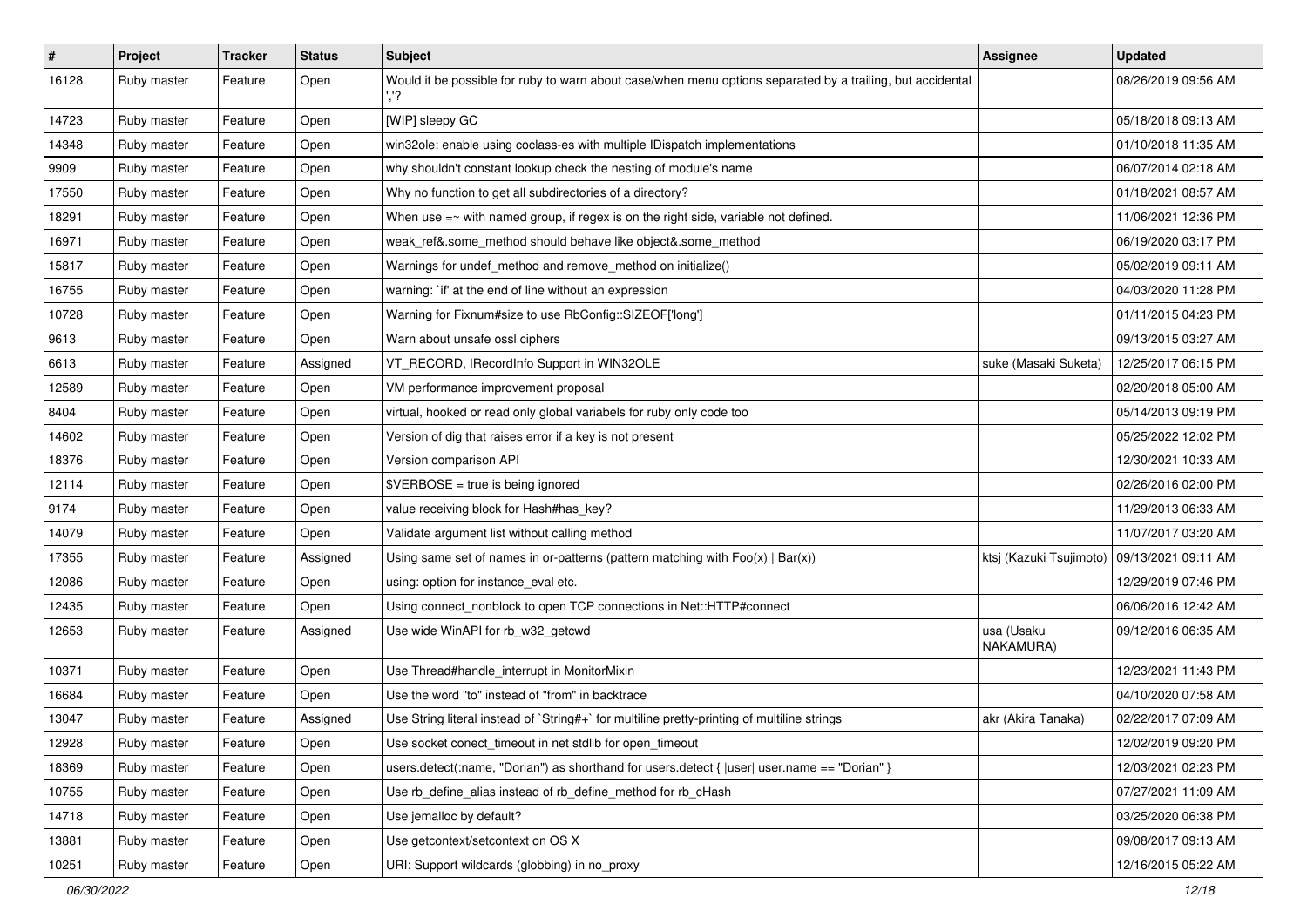| $\#$  | Project     | <b>Tracker</b> | <b>Status</b> | Subject                                                                          | <b>Assignee</b>       | <b>Updated</b>      |
|-------|-------------|----------------|---------------|----------------------------------------------------------------------------------|-----------------------|---------------------|
| 14411 | Ruby master | Feature        | Open          | URI#secure?                                                                      |                       | 02/11/2018 03:44 PM |
| 18639 | Ruby master | Feature        | Open          | Update Unicode data to Unicode Version 15.0.0                                    | duerst (Martin Dürst) | 03/22/2022 07:38 PM |
| 16027 | Ruby master | Feature        | Assigned      | Update Ruby's dtrace / USDT API to match what is exposed via the TracePoint API  | ko1 (Koichi Sasada)   | 08/03/2019 02:41 AM |
| 11690 | Ruby master | Feature        | Open          | Update Hash during multiple assignment                                           |                       | 12/10/2015 12:26 PM |
| 17562 | Ruby master | Feature        | Open          | Update - E option in --help                                                      |                       | 01/19/2021 05:38 PM |
| 15413 | Ruby master | Feature        | Open          | unmarkable C stack (3rd stack)                                                   |                       | 12/15/2018 01:13 AM |
| 11625 | Ruby master | Feature        | Assigned      | Unlock GVL for SHA1 calculations                                                 |                       | 09/25/2018 11:26 AM |
| 15781 | Ruby master | Feature        | Open          | Unify Method List Introspection?                                                 |                       | 04/21/2019 11:16 PM |
| 17825 | Ruby master | Feature        | Open          | Uniformize Float::INFINITY and Date::infinity.new                                |                       | 05/04/2021 01:43 AM |
| 18798 | Ruby master | Feature        | Open          | UnboundMethod#==`with inherited classes                                          |                       | 05/25/2022 12:32 AM |
| 10879 | Ruby master | Feature        | Open          | UnboundMethod#to_proc                                                            |                       | 02/21/2015 07:56 PM |
| 17950 | Ruby master | Feature        | Open          | Unable to pattern-match against a String key                                     |                       | 06/15/2021 11:42 AM |
| 12625 | Ruby master | Feature        | Open          | TypeError.assert, ArgumentError.assert                                           |                       | 08/10/2016 04:36 AM |
| 16471 | Ruby master | Feature        | Open          | Two feature requests for WeakRef: get original object, callback feature          |                       | 01/02/2020 03:44 PM |
| 17566 | Ruby master | Feature        | Open          | Tune thread QoS / efficiency on macOS                                            |                       | 01/29/2021 09:16 AM |
| 13763 | Ruby master | Feature        | Open          | Trigger "unused variable warning" for unused variables in parameter lists        |                       | 11/28/2017 04:49 AM |
| 10237 | Ruby master | Feature        | Open          | Transform all elements of one Encoding into another Encoding for Array and Hash  |                       | 01/05/2018 09:01 PM |
| 8272  | Ruby master | Feature        | Open          | Transfer feature tracking to CommonRuby                                          |                       | 12/23/2021 11:40 PM |
| 15031 | Ruby master | Feature        | Open          | T_RANGE for testing whether object is a Range                                    |                       | 08/27/2018 11:45 AM |
| 15854 | Ruby master | Feature        | Open          | Tracing instance variable assignment                                             | ko1 (Koichi Sasada)   | 07/29/2019 07:13 AM |
| 10589 | Ruby master | Feature        | Open          | [TracePoint API] Make THREAD_{BEGIN, END} events return some context information |                       | 12/11/2014 04:27 PM |
| 16673 | Ruby master | Feature        | Open          | total_timeout for Net::HTTP                                                      |                       | 03/07/2020 06:25 AM |
| 10238 | Ruby master | Feature        | Open          | todo: remove dependency on malloc_usable_size                                    | ko1 (Koichi Sasada)   | 12/10/2020 09:20 AM |
| 10519 | Ruby master | Feature        | Open          | <b>TLS Renegotiation</b>                                                         |                       | 09/13/2015 03:29 AM |
| 16637 | Ruby master | Feature        | Open          | Time#to_s and Date#to_s accept strftime format string                            |                       | 02/17/2020 09:46 PM |
| 12173 | Ruby master | Feature        | Open          | Time#till_now                                                                    |                       | 03/16/2016 10:19 AM |
| 17363 | Ruby master | Feature        | Assigned      | Timeouts                                                                         | ko1 (Koichi Sasada)   | 05/14/2022 09:06 AM |
| 18033 | Ruby master | Feature        | Open          | Time.new to parse a string                                                       |                       | 12/07/2021 02:15 PM |
| 10949 | Ruby master | Feature        | Open          | Time is WB unprotected                                                           |                       | 07/23/2015 05:55 PM |
| 6694  | Ruby master | Feature        | Assigned      | Thread.new without block.                                                        | ko1 (Koichi Sasada)   | 12/25/2017 06:15 PM |
| 10658 | Ruby master | Feature        | Open          | ThreadGroup local variables                                                      |                       | 01/28/2016 07:20 AM |
| 9755  | Ruby master | Feature        | Assigned      | Thread::Backtrace::Location#defined_class                                        | ko1 (Koichi Sasada)   | 04/18/2014 09:22 AM |
| 13557 | Ruby master | Feature        | Open          | there's no way to pass backtrace locations as a massaged backtrace               |                       | 06/24/2019 08:21 PM |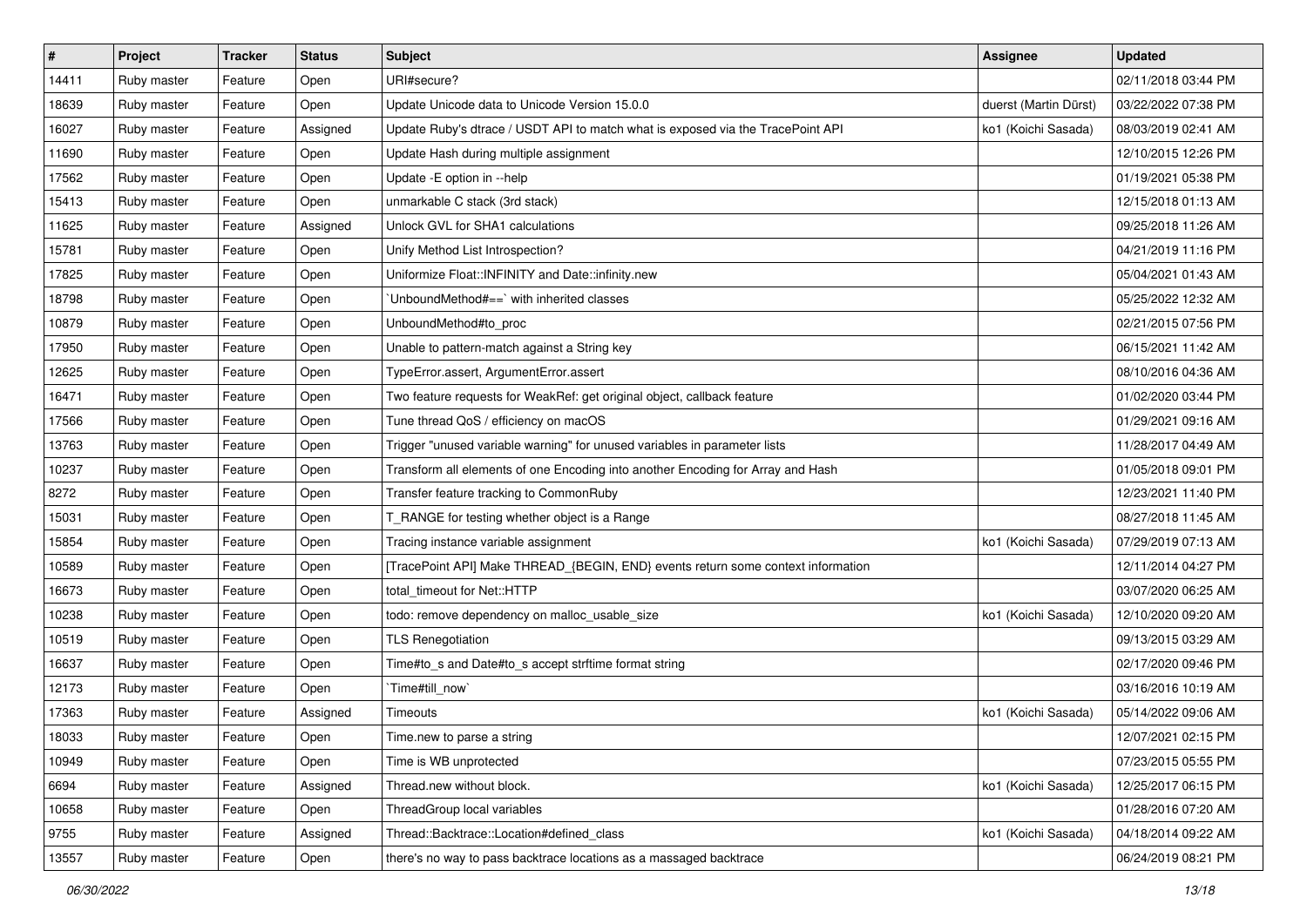| $\pmb{\#}$ | Project     | <b>Tracker</b> | <b>Status</b> | Subject                                                                                        | Assignee                                | <b>Updated</b>      |
|------------|-------------|----------------|---------------|------------------------------------------------------------------------------------------------|-----------------------------------------|---------------------|
| 10175      | Ruby master | Feature        | Open          | There's no reason to prefer Proc.new over Kernel#proc anymore                                  |                                         | 11/10/2014 11:07 PM |
| 8478       | Ruby master | Feature        | Open          | The hash returned by Enumerable#group_by should have an empty array for its default value      | matz (Yukihiro<br>Matsumoto)            | 06/04/2013 03:56 PM |
| 14601      | Ruby master | Feature        | Open          | test-all & ruby/test_m17n_comb.rb - fixup                                                      |                                         | 08/26/2019 07:30 PM |
| 4592       | Ruby master | Feature        | Assigned      | Tempfile0000000                                                                                | matz (Yukihiro<br>Matsumoto)            | 12/25/2017 06:14 PM |
| 3953       | Ruby master | Feature        | Assigned      | TCPSocket / UDPSocket do not accept IPAddr objects.                                            | knu (Akinori MUSHA)                     | 12/25/2017 06:14 PM |
| 8896       | Ruby master | Feature        | Open          | #tap with missing block                                                                        |                                         | 12/23/2021 11:43 PM |
| 18136      | Ruby master | Feature        | Open          | take while after                                                                               |                                         | 01/28/2022 06:23 AM |
| 13512      | Ruby master | Feature        | Open          | <b>System Threads</b>                                                                          | ko1 (Koichi Sasada)                     | 07/14/2017 07:08 AM |
| 11428      | Ruby master | Feature        | Open          | system/exec/etc. should to_s their argument to restore Pathname functionality as it was in 1.8 |                                         | 11/06/2016 02:17 AM |
| 11939      | Ruby master | Feature        | Open          | Syntax sugar to apply a method replace a variable                                              |                                         | 01/04/2016 09:49 AM |
| 17290      | Ruby master | Feature        | Open          | Syntax sugar for boolean keyword argument                                                      |                                         | 10/29/2020 04:51 AM |
| 9686       | Ruby master | Feature        | Open          | Syntax for symbols used in hashes                                                              |                                         | 12/23/2021 11:43 PM |
| 8848       | Ruby master | Feature        | Open          | Syntax for binary strings                                                                      |                                         | 12/23/2021 11:43 PM |
| 13645      | Ruby master | Feature        | Open          | Syntactic sugar for indexing when using the safe navigation operator                           |                                         | 04/16/2019 03:00 PM |
| 12129      | Ruby master | Feature        | Open          | syntactic sugar for dynamic method dispatch `object_expression:method_name_expression(1, 2)`   |                                         | 03/14/2016 01:35 AM |
| 8961       | Ruby master | Feature        | Open          | Synchronizable module to easily wrap methods in a mutex                                        |                                         | 12/23/2021 11:43 PM |
| 7795       | Ruby master | Feature        | Open          | Symbol.defined? and/or to_existing_symbol                                                      | matz (Yukihiro<br>Matsumoto)            | 12/25/2017 06:15 PM |
| 16102      | Ruby master | Feature        | Open          | 'Symbol#call'                                                                                  |                                         | 09/12/2019 09:25 AM |
| 5825       | Ruby master | Feature        | Assigned      | Sweet instance var assignment in the object initializer                                        | matz (Yukihiro<br>Matsumoto)            | 12/10/2020 08:53 AM |
| 18439      | Ruby master | Feature        | Open          | Support YJIT for VC++                                                                          | maximecb (Maxime<br>Chevalier-Boisvert) | 01/10/2022 11:29 PM |
| 14393      | Ruby master | Feature        | Open          | Support sending file descriptors (on local machine) via DRb UNIX                               |                                         | 01/24/2018 08:58 PM |
| 18259      | Ruby master | Feature        | Open          | Support quarter spec %q in Time#strftime                                                       |                                         | 10/21/2021 12:15 PM |
| 17047      | Ruby master | Feature        | Open          | Support parameters for MAIL FROM and RCPT TO                                                   |                                         | 12/06/2021 08:16 PM |
| 11665      | Ruby master | Feature        | Open          | Support nested functions for better code organization                                          |                                         | 11/16/2016 03:06 PM |
| 10602      | Ruby master | Feature        | Open          | Support multithreaded profiling                                                                |                                         | 07/09/2019 01:24 AM |
| 17151      | Ruby master | Feature        | Open          | Support multiple builtin ruby code for implimatation in Ruby & C                               |                                         | 09/05/2020 01:41 AM |
| 17844      | Ruby master | Feature        | Open          | Support list of methods to test with respond_to?                                               |                                         | 05/06/2021 07:00 PM |
| 14550      | Ruby master | Feature        | Open          | Support keyword arguments with Date#step                                                       |                                         | 02/26/2018 03:58 AM |
| 12858      | Ruby master | Feature        | Open          | Supporting batch-requiring of files in ruby                                                    |                                         | 10/23/2016 08:05 AM |
| 7708       | Ruby master | Feature        | Open          | support for patches list                                                                       |                                         | 12/25/2017 06:15 PM |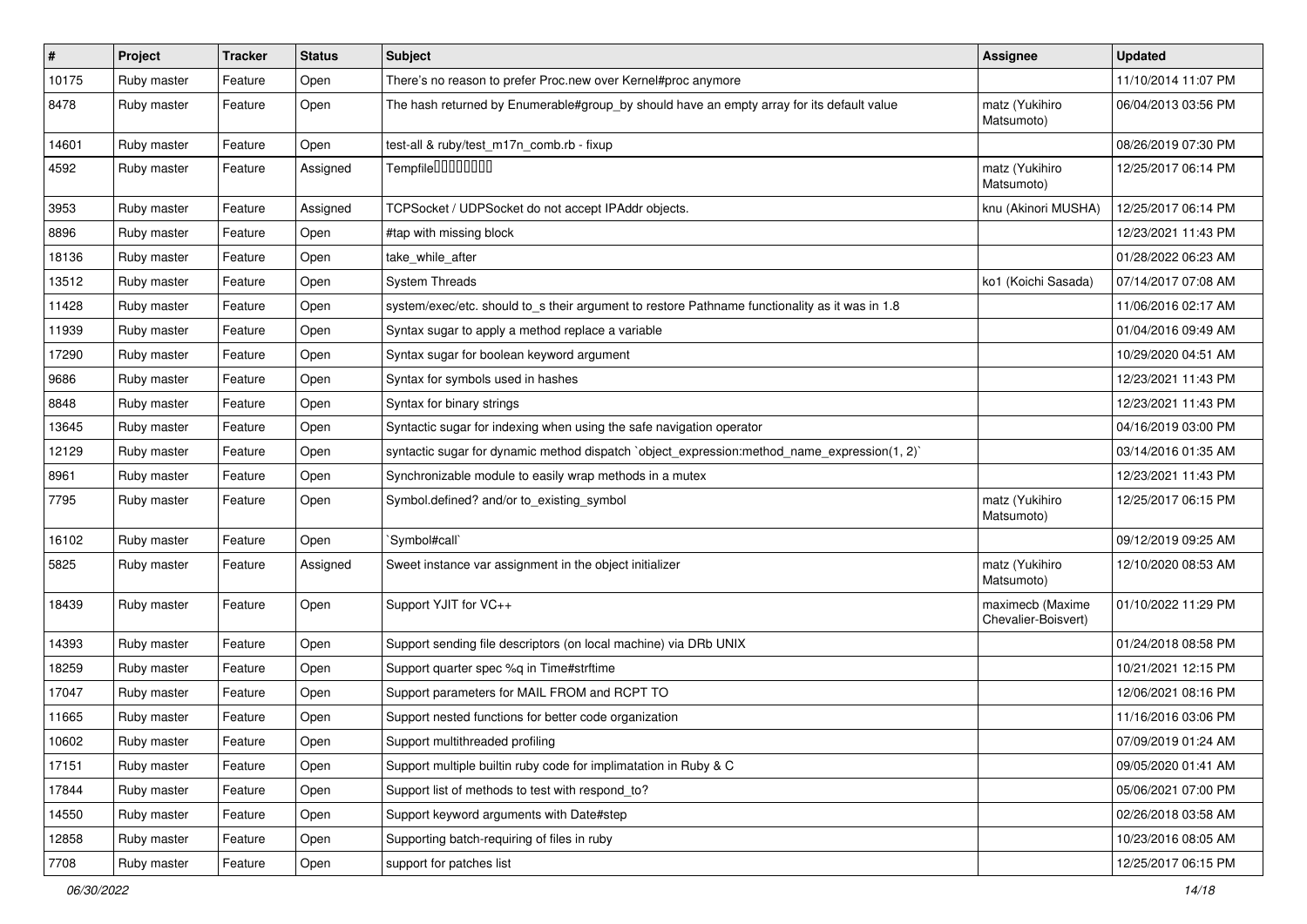| $\vert$ # | Project     | <b>Tracker</b> | <b>Status</b> | Subject                                                                                                            | Assignee                     | <b>Updated</b>      |
|-----------|-------------|----------------|---------------|--------------------------------------------------------------------------------------------------------------------|------------------------------|---------------------|
| 9830      | Ruby master | Feature        | Assigned      | Support for GOST private/public keys                                                                               |                              | 09/13/2015 03:10 AM |
| 11539     | Ruby master | Feature        | Open          | Support explicit declaration of volatile instance variables                                                        |                              | 01/26/2021 03:30 PM |
| 9445      | Ruby master | Feature        | Open          | Support emitting 1.9 Symbol keyword Hash syntax when pretty printing Hashes                                        |                              | 01/24/2014 06:01 AM |
| 8263      | Ruby master | Feature        | Assigned      | Support discovering yield state of individual Fibers                                                               | ko1 (Koichi Sasada)          | 12/23/2021 11:40 PM |
| 15024     | Ruby master | Feature        | Open          | Support block in Array#join                                                                                        |                              | 08/25/2018 05:05 AM |
| 17638     | Ruby master | Feature        | Assigned      | Support backtracing with the libbacktrace library                                                                  | naruse (Yui NARUSE)          | 03/05/2021 03:40 PM |
| 17616     | Ruby master | Feature        | Open          | Support backtracing on Linux with non-GNU-libc + libunwind                                                         |                              | 02/09/2021 01:12 PM |
| 14164     | Ruby master | Feature        | Open          | [Suggestion] Type system for ruby 3x to be usable for e. g. rubocop or autogenerating crystal code and so<br>forth |                              | 08/12/2019 08:15 AM |
| 17627     | Ruby master | Feature        | Open          | Suggestion: Implement `freeze_values` instance method on collection-like classes.                                  |                              | 02/16/2021 07:58 PM |
| 16638     | Ruby master | Feature        | Open          | Structured Data for Syslog                                                                                         |                              | 02/17/2020 07:06 PM |
| 10585     | Ruby master | Feature        | Open          | struct: speedup struct.attr = $v$ for first 10 attributes and struct[:attr] for big structs                        |                              | 06/30/2015 08:18 PM |
| 12416     | Ruby master | Feature        | Open          | struct rb_id_table lacks mark function                                                                             |                              | 09/22/2020 07:43 PM |
| 7349      | Ruby master | Feature        | Assigned      | Struct#inspect needs more meaningful output                                                                        | matz (Yukihiro<br>Matsumoto) | 12/25/2017 06:15 PM |
| 12380     | Ruby master | Feature        | Open          | 'Struct' as a subclass of 'Class'                                                                                  |                              | 05/14/2016 08:28 AM |
| 7845      | Ruby master | Feature        | Open          | Strip doesn't handle unicode space characters in ruby 1.9.2 & 1.9.3 (does in 1.9.1)                                |                              | 12/23/2021 11:43 PM |
| 10331     | Ruby master | Feature        | Open          | String#to_r to recognize negative denominators                                                                     |                              | 10/06/2014 02:44 PM |
| 10152     | Ruby master | Feature        | Open          | String#strip doesn't remove non-breaking space                                                                     |                              | 04/12/2015 07:36 PM |
| 16666     | Ruby master | Feature        | Open          | 'string' - 'str' as a shortcut for 'string'.gsub('str', ")?                                                        |                              | 03/01/2020 08:38 PM |
| 5558      | Ruby master | Feature        | Assigned      | String#% strange arity errors                                                                                      | matz (Yukihiro<br>Matsumoto) | 12/25/2017 06:15 PM |
| 17771     | Ruby master | Feature        | Open          | String#start_with? should not construct MatchData or set \$~                                                       |                              | 04/02/2021 02:49 PM |
| 15562     | Ruby master | Feature        | Open          | String#split` option to suppress the initial empty substring                                                       |                              | 01/28/2019 03:32 AM |
| 18597     | Ruby master | Feature        | Open          | Strings need a named method like 'dup' that doesn't duplicate if receiver is mutable                               |                              | 02/26/2022 11:56 PM |
| 15151     | Ruby master | Feature        | Open          | String#slice!(0,) creates a duplicate of original string                                                           |                              | 06/20/2019 03:37 PM |
| 6802      | Ruby master | Feature        | Assigned      | String#scan should have equivalent yielding MatchData                                                              | matz (Yukihiro<br>Matsumoto) | 12/25/2017 06:15 PM |
| 9116      | Ruby master | Feature        | Open          | String#rsplit missing                                                                                              |                              | 04/27/2017 10:00 AM |
| 9807      | Ruby master | Feature        | Open          | String.new with block                                                                                              |                              | 05/07/2014 05:54 AM |
| 16790     | Ruby master | Feature        | Open          | string format and refinements                                                                                      |                              | 04/16/2020 03:06 AM |
| 15588     | Ruby master | Feature        | Open          | String#each chunk and #chunks                                                                                      |                              | 12/25/2019 04:28 AM |
| 14783     | Ruby master | Feature        | Open          | String#chars_at / String#bytes_at                                                                                  |                              | 05/24/2018 01:18 PM |
| 17682     | Ruby master | Feature        | Open          | String#casecmp performance improvement                                                                             |                              | 03/24/2021 02:29 PM |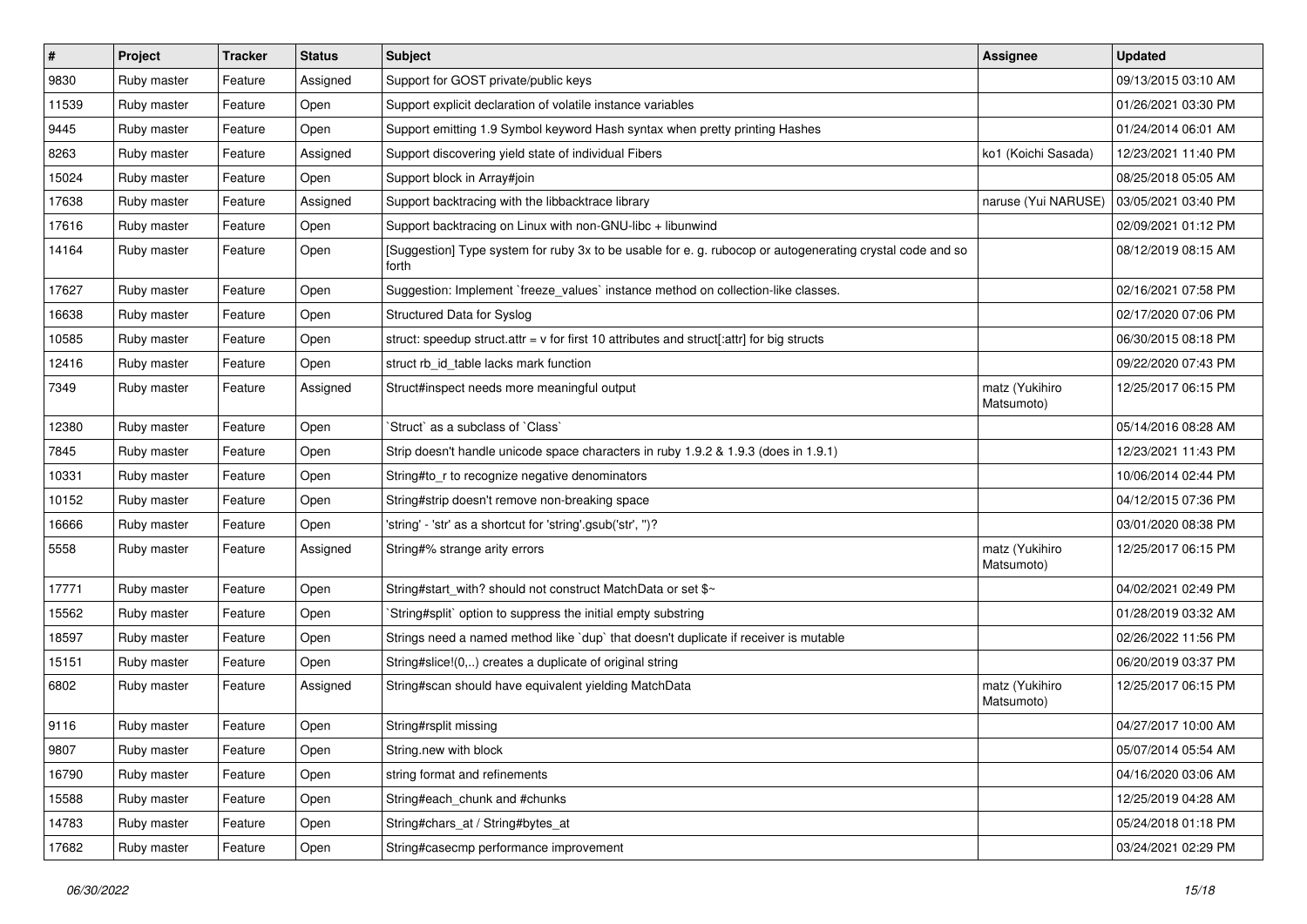| ∦     | Project     | <b>Tracker</b> | <b>Status</b> | Subject                                                                                                                      | <b>Assignee</b>                        | <b>Updated</b>      |
|-------|-------------|----------------|---------------|------------------------------------------------------------------------------------------------------------------------------|----------------------------------------|---------------------|
| 15899 | Ruby master | Feature        | Open          | String#before and String#after                                                                                               |                                        | 11/04/2019 08:57 PM |
| 15668 | Ruby master | Feature        | Open          | stdlib: Date - Time should return the difference in days                                                                     |                                        | 03/15/2019 07:09 AM |
| 17148 | Ruby master | Feature        | Open          | stdbuf(1) support                                                                                                            |                                        | 09/07/2020 04:12 AM |
| 18227 | Ruby master | Feature        | Open          | Static class initialization.                                                                                                 | ioquatix (Samuel<br>Williams)          | 09/29/2021 09:21 PM |
| 17859 | Ruby master | Feature        | Open          | Start IRB when running just `ruby`                                                                                           |                                        | 05/14/2021 07:54 AM |
| 8619  | Ruby master | Feature        | Open          | <b>Standard Profiling API</b>                                                                                                |                                        | 12/23/2021 11:43 PM |
| 11028 | Ruby master | Feature        | Assigned      | standalone running single file ( zipped archives of ruby code) running **without installation** using "gem<br>install "      | matz (Yukihiro<br>Matsumoto)           | 04/04/2015 01:44 AM |
| 16511 | Ruby master | Feature        | Open          | Staged warnings and better compatibility for keyword arguments in 2.7.1                                                      |                                        | 02/25/2020 06:54 PM |
| 6133  | Ruby master | Feature        | Assigned      | SSLSocketlshutdownllllll                                                                                                     |                                        | 09/13/2015 03:22 AM |
| 8688  | Ruby master | Feature        | Open          | #sprintf should accept strings as keys                                                                                       |                                        | 07/26/2013 02:33 AM |
| 14737 | Ruby master | Feature        | Assigned      | Split default gems into separate directory structure                                                                         | hsbt (Hiroshi<br>SHIBATA)              | 09/02/2020 06:00 PM |
| 15281 | Ruby master | Feature        | Assigned      | Speed up Set#intersect with size check.                                                                                      | knu (Akinori MUSHA)                    | 08/11/2020 02:43 AM |
| 12639 | Ruby master | Feature        | Assigned      | Speed up require in RubyGems by 5x                                                                                           | hsbt (Hiroshi<br>SHIBATA)              | 07/26/2018 02:12 AM |
| 16451 | Ruby master | Feature        | Open          | Special ternary operator for methods ending in `?`                                                                           |                                        | 12/26/2019 09:03 PM |
| 18825 | Ruby master | Feature        | Open          | Specialized instruction for "array literal + `.hash`"                                                                        |                                        | 06/14/2022 05:24 PM |
| 17127 | Ruby master | Feature        | Open          | Some TrueClass methods are faster if implemented in Ruby                                                                     |                                        | 11/05/2020 07:11 AM |
| 15833 | Ruby master | Feature        | Open          | Some refactors for shared-root array                                                                                         |                                        | 07/29/2019 07:13 AM |
| 16476 | Ruby master | Feature        | Open          | Socket.getaddrinfo cannot be interrupted by Timeout.timeout                                                                  | Glass_saga (Masaki<br>Matsushita)      | 06/16/2022 01:08 AM |
| 11388 | Ruby master | Feature        | Open          | SMTP Service Extension for Delivery Status Notifications                                                                     |                                        | 02/06/2018 11:37 AM |
| 13174 | Ruby master | Feature        | Open          | Smaller id table on 64bit platform                                                                                           |                                        | 01/31/2017 02:05 PM |
| 13620 | Ruby master | Feature        | Open          | Simplifying MRI's build system: always make install                                                                          |                                        | 07/08/2018 09:41 AM |
| 14565 | Ruby master | Feature        | Open          | Simpler, one-liner, failsafe require in ruby? [Suggested names: require_failsafe, require_safe, require_try,<br>require_add) |                                        | 10/09/2019 05:42 AM |
| 14328 | Ruby master | Feature        | Open          | SIMD vectorization                                                                                                           |                                        | 07/16/2018 05:12 PM |
| 12676 | Ruby master | Feature        | Assigned      | Significant performance increase, and code conciseness, for prime_division method in prime.rb                                | marcandre<br>(Marc-Andre<br>Lafortune) | 11/18/2016 03:46 PM |
| 11670 | Ruby master | Feature        | Open          | Show warning to make nested def obsolete                                                                                     | nobu (Nobuyoshi<br>Nakada)             | 11/09/2015 07:40 AM |
| 13668 | Ruby master | Feature        | Open          | Show / log test-all skips in CI here or at http://rubyci.org/?                                                               |                                        | 06/20/2017 03:30 AM |
| 17743 | Ruby master | Feature        | Open          | Show argument types in backtrace                                                                                             |                                        | 03/25/2021 06:39 PM |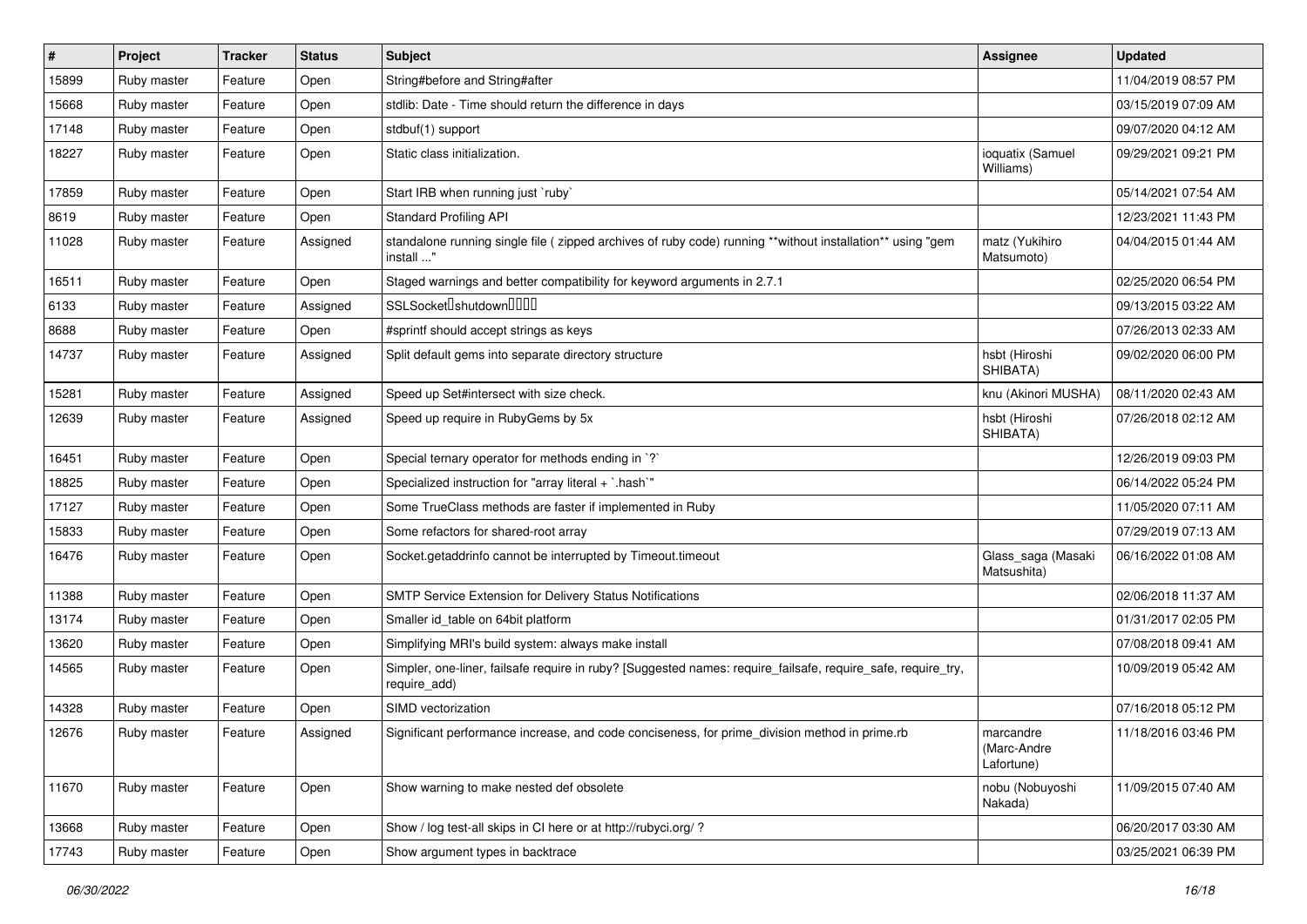| $\vert$ # | Project     | <b>Tracker</b> | <b>Status</b> | <b>Subject</b>                                                                                                                      | Assignee                     | <b>Updated</b>      |
|-----------|-------------|----------------|---------------|-------------------------------------------------------------------------------------------------------------------------------------|------------------------------|---------------------|
| 8853      | Ruby master | Feature        | Open          | Should String#sub(pattern) returns an Enumerator?                                                                                   |                              | 07/13/2019 12:32 AM |
| 8206      | Ruby master | Feature        | Open          | Should Ruby core implement String#blank?                                                                                            |                              | 04/28/2016 02:05 PM |
| 13124     | Ruby master | Feature        | Open          | Should #puts convert to external encoding?                                                                                          |                              | 12/01/2017 06:45 PM |
| 9049      | Ruby master | Feature        | Open          | Shorthands (a:b, *) for inclusive indexing                                                                                          |                              | 03/15/2018 12:26 AM |
| 18162     | Ruby master | Feature        | Open          | Shorthand method Proc#isolate to create isolated proc objects                                                                       |                              | 09/13/2021 02:33 AM |
| 6841      | Ruby master | Feature        | Assigned      | Shorthand for Assigning Return Value of Method to Self                                                                              | matz (Yukihiro<br>Matsumoto) | 12/10/2020 08:53 AM |
| 16241     | Ruby master | Feature        | Open          | Shorter syntax for anonymous refinements                                                                                            |                              | 11/20/2020 07:22 PM |
| 16791     | Ruby master | Feature        | Open          | Shortcut for Process::Status.exitstatus                                                                                             |                              | 05/19/2020 03:16 AM |
| 9953      | Ruby master | Feature        | Open          | set trace func values which could be frozen or symbols                                                                              |                              | 06/19/2014 10:44 PM |
| 16995     | Ruby master | Feature        | Open          | Sets: <=> should be specialized                                                                                                     |                              | 06/26/2020 08:43 PM |
| 16990     | Ruby master | Feature        | Open          | Sets: operators compatibility with Array                                                                                            |                              | 02/22/2021 11:37 PM |
| 16992     | Ruby master | Feature        | Open          | Sets: officially ordered                                                                                                            | matz (Yukihiro<br>Matsumoto) | 09/03/2020 02:08 PM |
| 16989     | Ruby master | Feature        | Open          | Sets: need $\Psi$                                                                                                                   | knu (Akinori MUSHA)          | 02/18/2022 02:57 AM |
| 16993     | Ruby master | Feature        | Open          | Sets: from hash keys using Hash#key set                                                                                             |                              | 06/27/2020 05:44 AM |
| 16991     | Ruby master | Feature        | Open          | Sets: add Set#join                                                                                                                  |                              | 06/26/2020 08:29 PM |
| 15240     | Ruby master | Feature        | Open          | Set operations check for is_a?(Set), rather than allowing duck typing                                                               | knu (Akinori MUSHA)          | 08/27/2019 08:12 PM |
| 7220      | Ruby master | Feature        | Open          | Separate IO#dup, StringIO#initialize_copy from dup(2)                                                                               |                              | 12/10/2020 08:47 AM |
| 17471     | Ruby master | Feature        | Open          | send_if method for improved conditional chaining                                                                                    |                              | 12/29/2020 03:23 PM |
| 12141     | Ruby master | Feature        | Open          | send and send                                                                                                                       |                              | 03/14/2016 01:32 AM |
| 17339     | Ruby master | Feature        | Assigned      | Semantic grouping with BigDecimal#to s                                                                                              | mrkn (Kenta Murata)          | 12/20/2021 12:39 PM |
| 18736     | Ruby master | Feature        | Open          | self-p for method chain                                                                                                             |                              | 04/15/2022 11:09 AM |
| 18265     | Ruby master | Feature        | Open          | Self-contained one-binary feature which discuss on ruby kaigi 2021 day 2, $\Box$ Ruby Committers vs the<br>World / CRuby Committers |                              | 10/24/2021 04:11 PM |
| 5741      | Ruby master | Feature        | Assigned      | Secure Erasure of Passwords                                                                                                         | matz (Yukihiro<br>Matsumoto) | 12/25/2017 06:15 PM |
| 16621     | Ruby master | Feature        | Open          | Second block parameter of Pathname#glob to be relative path from self                                                               |                              | 02/12/2020 11:27 PM |
| 16411     | Ruby master | Feature        | Open          | Safer keyword argument extension                                                                                                    |                              | 12/10/2019 02:45 AM |
| 8494      | Ruby master | Feature        | Open          | Safe method for defensive copies. alternative to 'dup'                                                                              |                              | 06/05/2013 04:26 PM |
| 8232      | Ruby master | Feature        | Open          | Rudiments of abstract algebra in Ruby                                                                                               | matz (Yukihiro<br>Matsumoto) | 04/09/2013 01:47 AM |
| 16978     | Ruby master | Feature        | Open          | Ruby should not use realpath for __FILE__                                                                                           | nobu (Nobuyoshi<br>Nakada)   | 04/01/2022 11:30 AM |